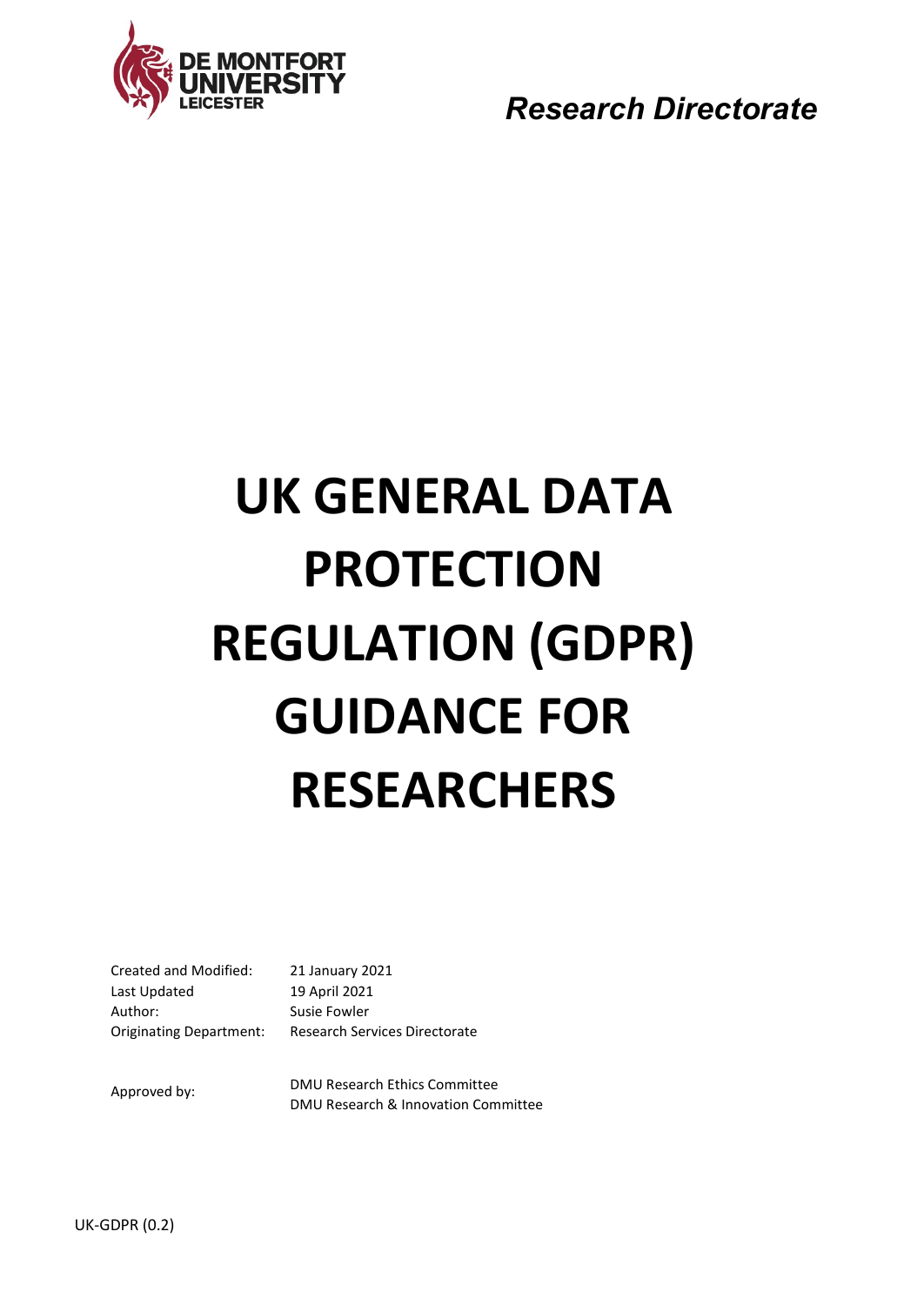## **DE MONTFORT UNIVERSITY**

## **UK GDPR GUIDANCE FOR RESEARCHERS**

## **Contents**

| $\mathbf{1}$ | Introduction                                         |                                                                |                         |  |  |  |
|--------------|------------------------------------------------------|----------------------------------------------------------------|-------------------------|--|--|--|
|              | 1.1                                                  | What is UK GDPR?                                               | 3                       |  |  |  |
|              | 1.2                                                  | <b>Useful Definitions</b>                                      | $\mathsf 3$             |  |  |  |
| $\mathbf{2}$ |                                                      | <b>Key Areas for Consideration</b>                             |                         |  |  |  |
| 3            |                                                      | <b>General Principles</b>                                      | 4                       |  |  |  |
| 4            |                                                      | <b>Lawful Bases for Processing</b>                             | 5                       |  |  |  |
| 5            |                                                      | <b>Consent to Process Personal Data versus Ethical Consent</b> | $\overline{\mathbf{z}}$ |  |  |  |
| 6            | <b>Types of Data</b>                                 |                                                                |                         |  |  |  |
|              | 6.1                                                  | <b>Personal Data</b>                                           | $\overline{7}$          |  |  |  |
|              | 6.2                                                  | <b>Personal Data Identifiers</b>                               | 8                       |  |  |  |
|              | 6.3                                                  | Anonymised Data                                                | 9                       |  |  |  |
|              | 6.4                                                  | <b>Pseudonymised Data</b>                                      | 9                       |  |  |  |
|              | 6.5                                                  | <b>Special Category Data</b>                                   | 9                       |  |  |  |
|              | 6.6                                                  | <b>Conditions for Processing Special Category Data</b>         | 10                      |  |  |  |
|              | 6.7                                                  | <b>Criminal Offence Data</b>                                   | 11                      |  |  |  |
|              | 6.8                                                  | Processing Children's Data                                     | 12                      |  |  |  |
| 7            | <b>GDPR Safeguards (Protection for Participants)</b> | 13                                                             |                         |  |  |  |
|              | 7.1                                                  | <b>General Safeguards</b>                                      | 13                      |  |  |  |
|              | 7.2                                                  | <b>Individual Rights</b>                                       | 13                      |  |  |  |
| 8            | <b>International Transfers of Data</b>               |                                                                |                         |  |  |  |
| 9            | <b>Responsibilities for Data Governance</b>          |                                                                |                         |  |  |  |
|              | 9.1                                                  | <b>Privacy Notices</b>                                         | 16                      |  |  |  |
|              | 9.2                                                  | <b>Key Contacts</b>                                            | 16                      |  |  |  |
| 10           |                                                      | <b>Data Protection Impact Assessments (DPIAs)</b>              | 16                      |  |  |  |
| 11           | <b>Exemptions</b>                                    |                                                                |                         |  |  |  |
| 12           |                                                      | <b>Data Retention</b><br>18                                    |                         |  |  |  |
| 13           |                                                      | <b>References and Resources</b><br>19                          |                         |  |  |  |
| 14           |                                                      | <b>Document Version Control &amp; Update Information</b><br>19 |                         |  |  |  |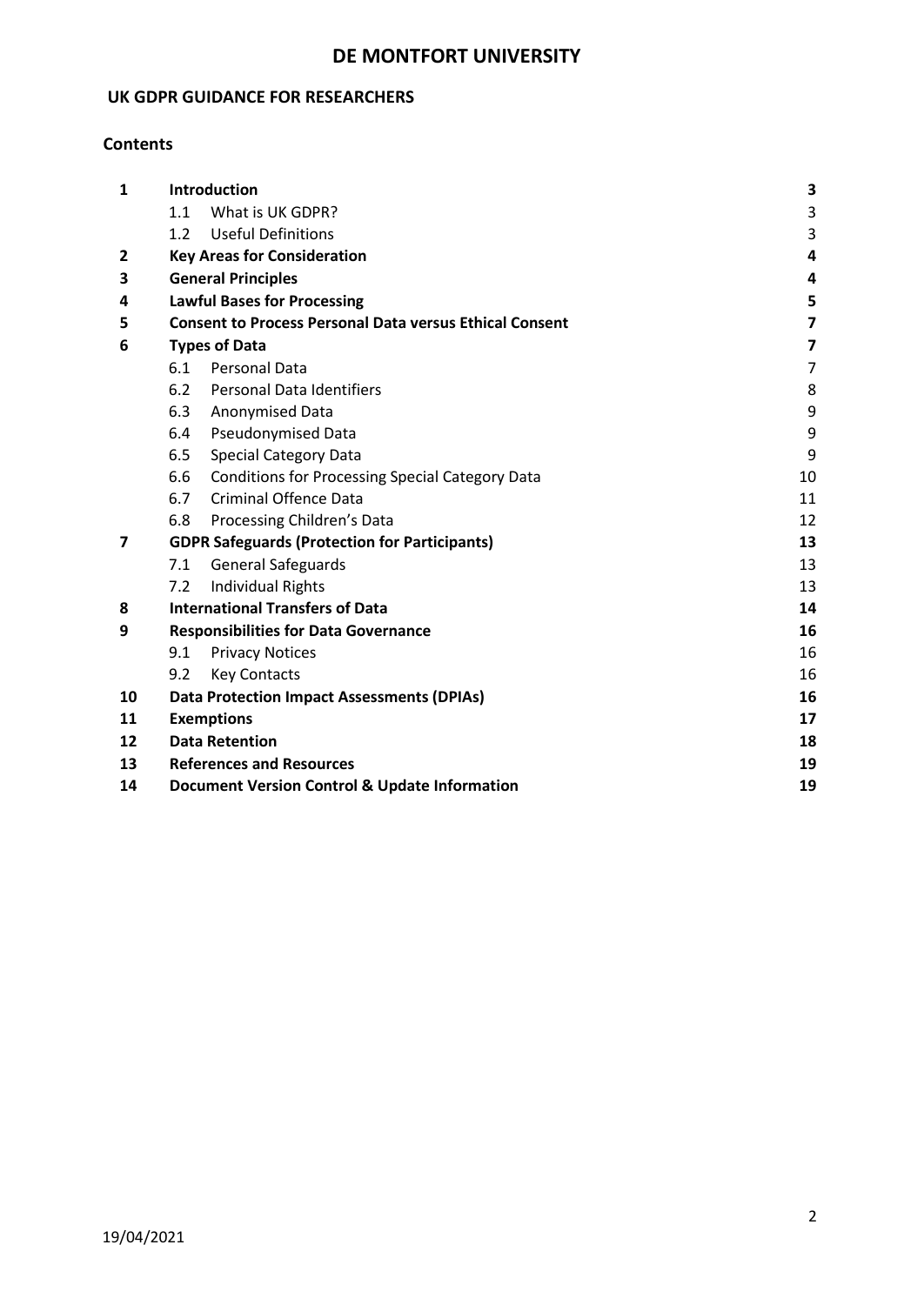# <span id="page-2-0"></span>1 Introduction

#### <span id="page-2-1"></span>1.1 What is UK GDPR?

- 1.1.1 The EU General Data Protection Regulation (EU-GDPR) is legislation that was introduced on 25 May 2018, to protect the rights and freedoms of EU Citizens with respect to their Personal Identifiable Information and defined who and how their data could be used and retained, thus requiring all organisations that process data of EU citizens, irrespective of whether they are based in the Union or not, to be compliant with the regulation. It also applied to all organisations within the Union, even if data processing takes place outside of the Union.
- 1.1.2 Following the UK's exit from the EU, the EU-GDPR ceased to apply in the UK, other than for EU citizens. However, the GDPR has been retained in UK law (essentially mirroring the EU-GDPR) and will continue to be read alongside the Date Protection Act 2018, with technical amendments to ensure it can function in UK law.
- 1.1.2 Although the GDPR was not written specifically for research activities, it is important that researchers understand the implications of the GDPR in relation to their role, their research and the data being collected and processed.
- 1.1.3 The GDPR protects the fundamental rights and freedoms of people (data subjects) and in particular their right to the protection of their own personal data, how that data is processed and rules relating to the free movement of personal data.
- 1.1.4 For the GDPR to apply, you **must be** processing personal data (see definition in 1.2.1.1 below).
- 1.1.5 The GDPR recognizes new **privacy rights for data subjects**, which aim to give individuals more control over their data (see **Section 7 – [GDPR Safeguards\)](#page-12-0)**. It is important to understand these rights to ensure you are GDPR compliant.
- <span id="page-2-2"></span>1.2 Useful Definitions
- 1.2.1 Below are some of the most important and common definitions that relate to the GDPR. This document will expand on issues such as personal data in later sections:
- *1.2.1.1* **Personal data**  this is any information that relates to an individual that will allow the individual to be directly or indirectly identified. This might include, for example, name, date of birth, an ID number, or location information.
- *1.2.1.2* **Data processing**  any action performed on data, whether automated or manual. Examples include collecting, recording, organizing, structuring, storing, using, and erasing.
- *1.2.1.3* **Data subject**  the person whose data is being processed (e.g. research participants).
- *1.2.1.4* **Regulator** the body that provides guidance for compliance with the new legislation and is the Information Commissioner's Office (ICO).
- *1.2.1.5* **Data controller**  the organisation that decides why and how personal data will be processed.
- *1.2.1.6* **DMU is the data controller --** this means that DMU (alone or jointly with other controllers) determines the purpose and the means of processing personal data. The means of processing includes responsibility for protecting the personal information processed. Where DMU processes data on behalf of another controller, DMU are a processor and not the controller. DMU as a controller may use other organisations to process data on our behalf.
- *1.2.1.7* **Data processor**  a third party that processes personal data on behalf of a data controller. The data controller must issue instructions to the data processor on the processing of personal data.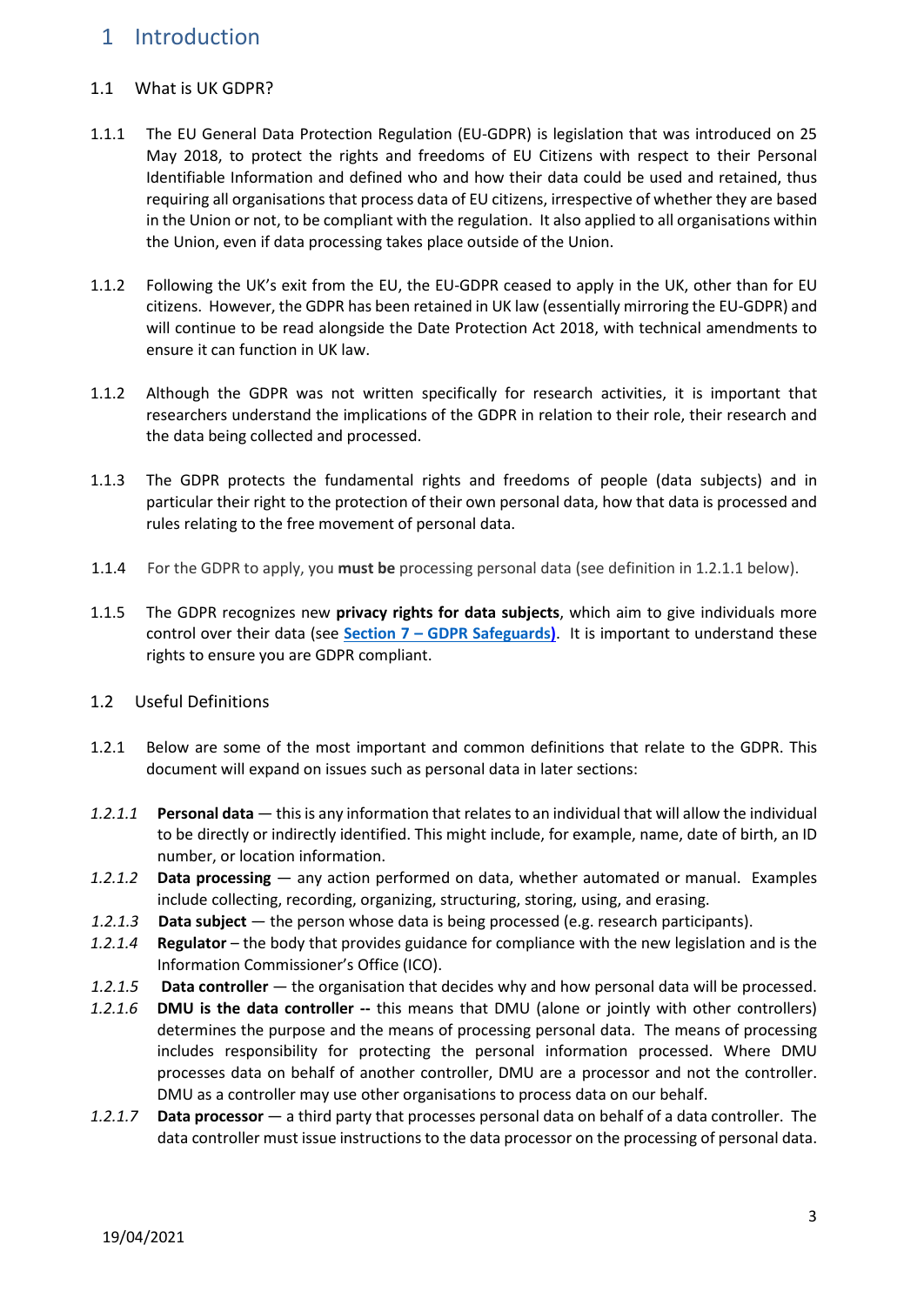## <span id="page-3-0"></span>2 Key Areas for Consideration

- 2.1 When designing and planning your research project, it is important to understand how GDPR may affect your work. The introduction of GDPR has meant some significant changes for anyone using identifiable data in their research.
- 2.2 The GDPR is only concerned with information that can be used to **identify living people**, so if you are intending to conduct research using live data subjects, you should consider the following questions:
- 2.2.1 Do I have a lawful basis for processing the data (see [Section 4](#page-4-0) for what constitutes 'lawful bases')?
- 2.2.2 Does the research involve handling personal information, including (but not limited to) pseudonymised data, consent forms (for studies where data is not otherwise stored)?
- 2.2.3 What type of personal information will I be processing?
- 2.2.4 Will it be anonymised?
- 2.2.5 Is it classed as 'Special Category Data'? (se[e Section 6.5](#page-8-2) on special category data)
- 2.2.6 Does the participant information sheet and consent form include sufficient information to meet the GDPR requirements of transparency?
- 2.2.7 How am I going to protect my participants' information?
- 2.2.8 How long am I allowed to keep the data?
- 2.2.9 Is there any possibility that we may want to use the personal data for purposes other than that the participants are told of?
- 2.3 These guidelines aim to highlight some of the key areas that you need to be aware of when planning and conducting research that involves the processing of personal data.
- 2.4 *Never* assume that ways you were working previously are now GDPR compliant. It is important to review, re-assess and make sure that everything you do is GDPR compliant.

## <span id="page-3-1"></span>3 General Principles

- 3.1 There are seven key principles laid down under GDPR Article 5 which should be taken into consideration when planning a research project and should shape your approach to processing personal data.
- 3.2 The principles<sup>1</sup> require that personal data shall be:
- 3.2.1 processed lawfully, fairly and in a transparent manner;
- 3.2.2 only collected for specified, explicit and legitimate purposes (**purpose limitation**);
- 3.2.3 adequate, relevant and limited to what is necessary (**data minimisation**);
- 3.2.4 accurate, up-to-date, with inaccuracies erased or rectified without delay (**accuracy**);
- 3.2.5 kept for no longer than is necessary depending on the nature of the processing (**storage limitation**);
- 3.2.6 processed in a manner that ensures appropriate security of the personal data (**confidentiality and integrity**);
- 3.2.7 accountability.

<span id="page-3-2"></span> <sup>1</sup> For a full explanation of the seven principles, please refer to the guidance available on the **[Information Commissioner's](https://ico.org.uk/for-organisations/guide-to-data-protection/guide-to-the-general-data-protection-regulation-gdpr/principles/)  [Office](https://ico.org.uk/for-organisations/guide-to-data-protection/guide-to-the-general-data-protection-regulation-gdpr/principles/)** website.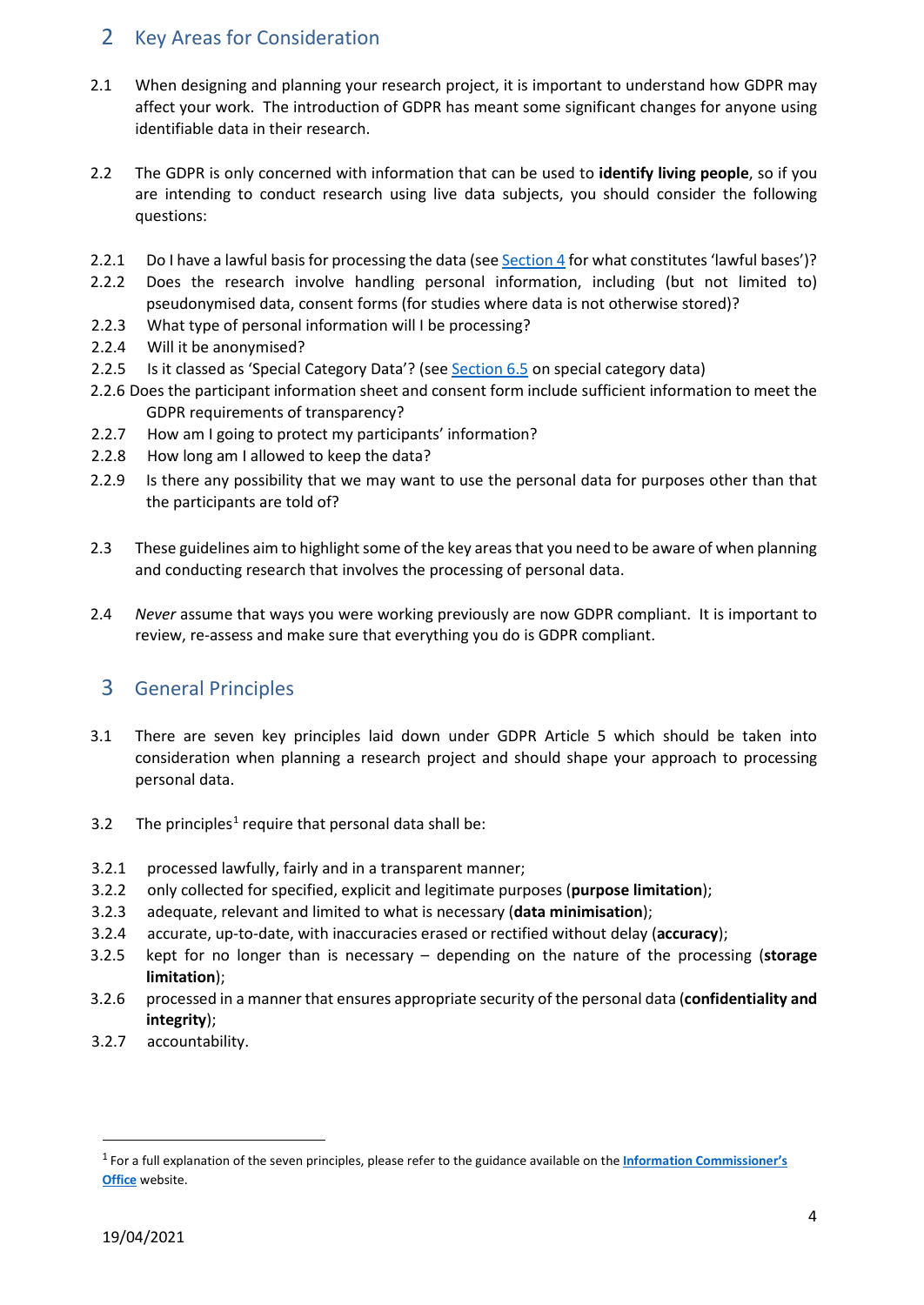## <span id="page-4-0"></span>4 Lawful Bases for Processing

- 4.1 Before exploring lawful bases for data processing, it is important to understand what constitutes processing.
- 4.2 As defined i[n Section 1.2,](#page-2-2) processing constitutes **any** action performed on data, whether automated or manual, i.e. collecting, recording, organizing, structuring, storing, using, erasing etc. For example: if there is a conversation between two people where an opinion might be expressed in relation to someone's details, but the conversation is not recorded, the data is **not** being processed. However, if some work had been required beforehand to obtain the information being discussed, and the conversation was recorded and later written up, this *would* be classed as processing. If you are in any doubt, you should contact your GDPR lead or the [Information Governance Team](#page-15-2) [\(dataprotection@dmu.ac.uk\)](mailto:dataprotection@dmu.ac.uk)
- 4.3 The requirement to have a **lawful basis**in order to process personal data is not new. It replaces the requirement to satisfy one of the 'conditions for processing' previously stipulated under the Data Protection Act 1998. However, the GDPR places more emphasis on being **accountable** for and **transparent** about lawful bases for processing.
- 4.4 GDPR Article 6 identifies that organisations must meet all relevant legal requirements to collect and process personal data – referred to as a 'lawful basis'. There are six lawful bases that can be applied. The one you chose will depend on your purpose for processing the data and your relationship with the individual. You may only use one lawful basis for any specified processing.
- 4.4.1 Many of the lawful bases for processing depend on the processing being "necessary". This does not mean that processing always has to be essential. However, it must be a targeted and proportionate way of achieving the purpose. **NB:** "Most lawful bases require that processing is 'necessary'. If you can reasonably achieve the same purpose without processing, you won't have a lawful basis" (BPS, 2018). Lawful bases include:
- 4.4.1.1 **Consent:** the individual has given clear consent for you to process their personal data for a specific purpose.
- 4.4.1.2 **Contract:** the processing is necessary for a contract you have with the individual, or because they have asked you to take specific steps before entering into a contract.
- 4.4.1.3 **Legal obligation:** the processing is necessary for you to comply with the law (not including contractual obligations).
- 4.4.1.4 **Vital interests:** the processing is necessary to protect someone's life.
- 4.4.1.5 **Public task:** the processing is necessary for you to perform a task in the public interest or for your official functions, and the task or function has a clear basis in law.
- 4.4.1.6 **Legitimate interests:** the processing is necessary for your legitimate interests or the legitimate interests of a third party, unless there is a good reason to protect the individual's personal data which overrides those legitimate interests. (This cannot apply if you are a public authority processing data to perform your official tasks.)
- 4.4.2 For full relevant provisions in Article 6 see [Regulation \(EU\) 2016/679 of the European Parliament](https://www.legislation.gov.uk/eur/2016/679/article/6)  [and of the Council of 27 April 2016 on the protection of natural persons with regard to the](https://www.legislation.gov.uk/eur/2016/679/article/6)  [processing of personal data and on the free movement of such data, and repealing](https://www.legislation.gov.uk/eur/2016/679/article/6)  Directive [95/46/EC \(General Data Protection Regulation\) \(Text with EEA relevance\)](https://www.legislation.gov.uk/eur/2016/679/article/6)  [\(legislation.gov.uk\)](https://www.legislation.gov.uk/eur/2016/679/article/6)

You should determine your lawful basis **before** you begin processing your data and document this accordingly. However, the most likely basis for research carried out in universities is '**public task'** as explained by the ICO: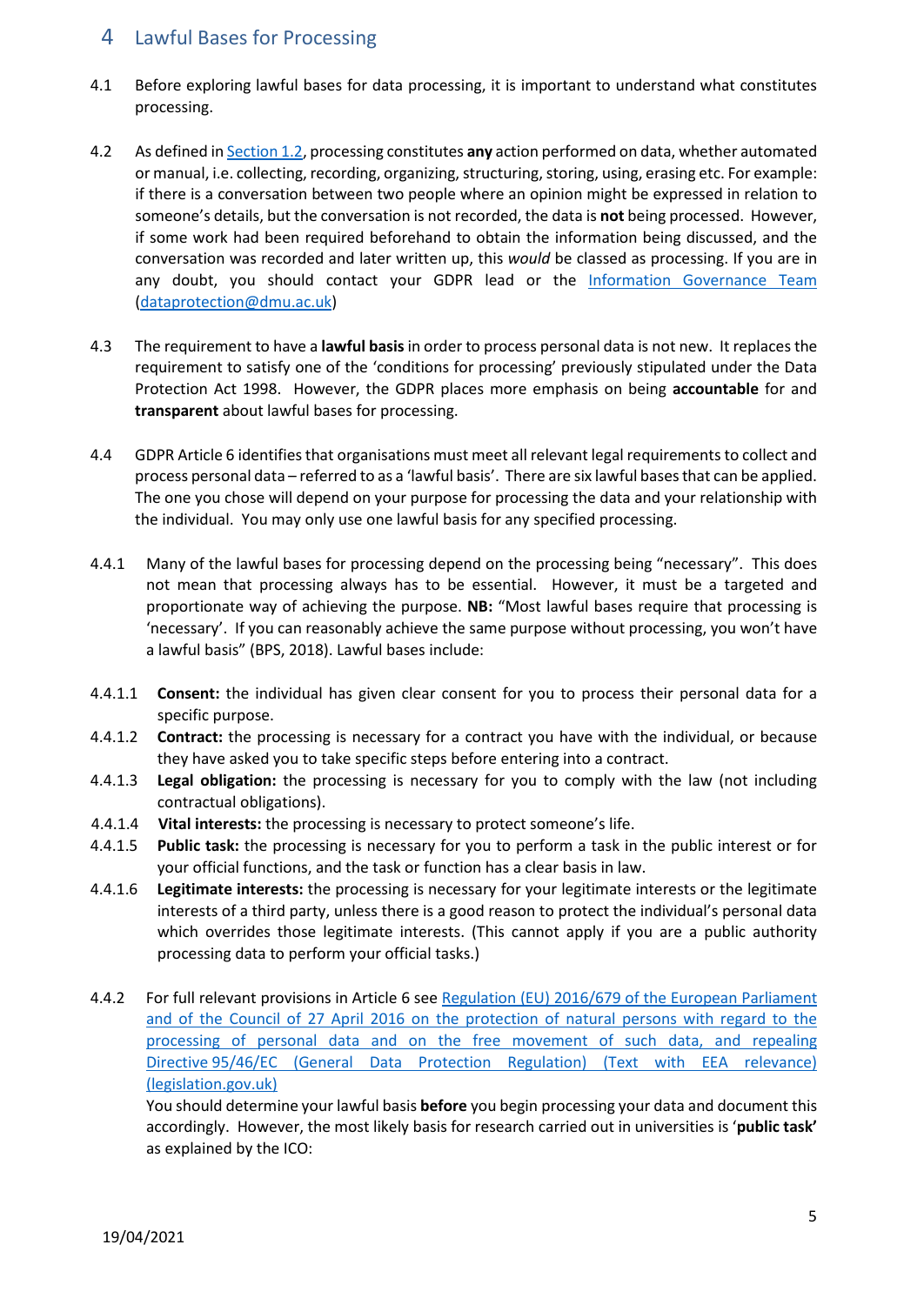- 4.4.2.1 A university that wants to process personal data may consider a variety of lawful bases depending on what it wants to do with the data. Universities are likely to be classified as public authorities, so the public task basis is likely to apply to much of their processing, depending on the detail of their constitutions and legal powers. If the processing is separate from their tasks as a public authority (for example, for commercially funded research), then the university may instead wish to consider whether consent or legitimate interests are appropriate in the particular circumstances, considering the factors set out below.
- 4.4.2.1.1 For example, a University might rely on a public task for processing personal data for teaching and research purposes, but a mixture of legitimate interests and consent for alumni relations and fundraising purposes. The university however needs to consider its basis carefully  $-$  it is the controller's responsibility to be able to demonstrate which one lawful basis applies to the particular processing purpose.
- 4.4.3 UK Research & Innovation (UKRI) advises 'organisations can demonstrate they meet the requirements to use this lawful basis by reference to their legal constitutions, or because they are operating under a relevant statute that specifies research as one of the purposes of the organisation'.
- 4.4.4 By using 'public task'<sup>[2](#page-5-0)</sup> as the lawful basis for processing data, research participants can be reassured that their interests are protected and that:
	- $\triangleright$  The organisation/ institution is credible
	- $\triangleright$  Personal data is necessary
	- $\triangleright$  Personal data will only be used to support legitimate research that is considered to be in the public interest.
- 4.4.5 Information about the lawful basis (or bases, if more than one applies) is set out in the DM[U online](https://www.dmu.ac.uk/policies/data-protection/data-protection.aspx)  [privacy notice.](https://www.dmu.ac.uk/policies/data-protection/data-protection.aspx)
- 4.4.6 Under the transparency provisions of the GDPR, the information you need to give people includes: your intended purposes for processing the personal data; and the lawful basis for the processing. This applies whether you collect the personal data directly from the individual or you collect their data from another source. This information should be included as part of your participant information sheet.
- 4.4.7 If you are processing 'Special Category Data', you must identify the lawful basis AND satisfy an additional processing condition (see  $Section 6.5$ ). Please contact your GDPR Lead or the [Information Governance Team](#page-15-2) for any advice.
- 4.5 In relation to accountability, the following points need to be considered:
- 4.5.1 ICO guidance in relation to understanding accountability advises that you should be able to demonstrate that you are complying with the GDPR, by adhering to appropriate policies and processes put in place by DMU (your Data Controller). This means that you need to be able to show that you have properly considered which lawful basis applies to each processing purpose and can justify your decision. You need therefore to keep a record of which basis you are relying on for each processing purpose, and a justification for why you believe it applies. **Much of this will be detailed in DMU's Privacy Notice, though it is still your responsibility as a researcher to show that you can demonstrate which lawful basis applies to the particular processing purpose you intend to use**. This can be included in your research proposal. Data Protection Impact

<span id="page-5-0"></span> <sup>2</sup> The full guidance in relation to public task is available on the **[Information Commissioner's Office](https://ico.org.uk/for-organisations/guide-to-data-protection/guide-to-the-general-data-protection-regulation-gdpr/lawful-basis-for-processing/public-task/) website.**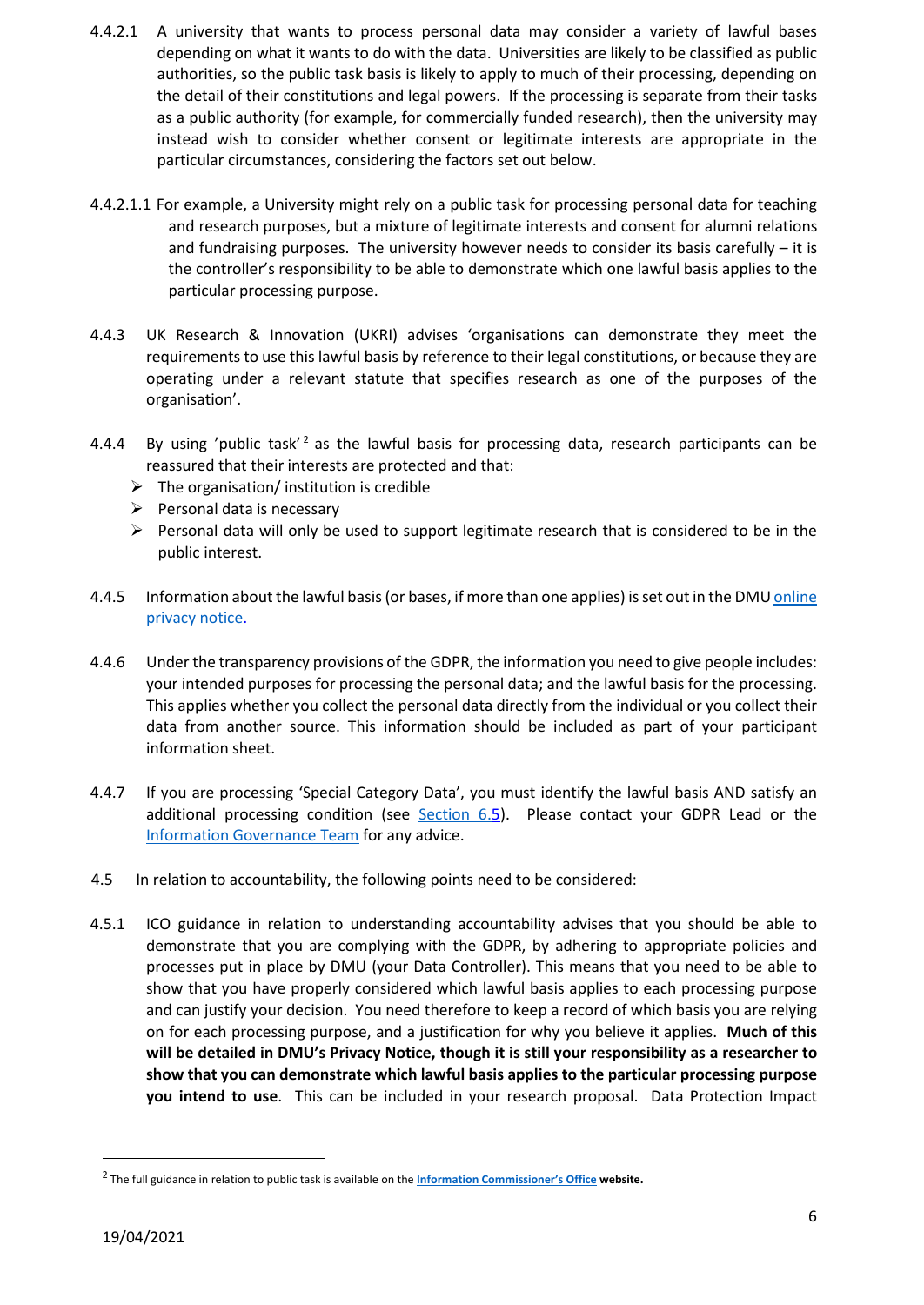Assessments are the most likely method of demonstrating accountability, and the ICO stipulates these must be completed where there is a high risk to the rights and freedoms of individuals.

- 4.5.2 If you are processing **[special category data](#page-8-2)**, you need to identify both a lawful basis for processing and a special category condition for processing in compliance with Article 9 of the GDPR. In order to demonstrate both compliance and accountability, you should document both your lawful basis for processing **and** your special category condition.
- 4.6 Transparency
- 4.6.1 Under the transparency provisions of the GDPR, the information you need to give people includes: your intended purposes for processing the personal data, and the lawful basis for the processing, and should be included as part of your participant information sheet. You should also make them aware of their rights. This applies whether you collect the personal data directly from the individual or you collect their data from another source. You should always provide a link to the DMU Data Protection pages on any information provided, [https://www.dmu.ac.uk/policies/data](https://www.dmu.ac.uk/policies/data-protection/data-protection.aspx)[protection/data-protection.aspx.](https://www.dmu.ac.uk/policies/data-protection/data-protection.aspx)

## <span id="page-6-0"></span>5 Consent to Process Personal Data versus Ethical Consent

- 5.1 When we refer to consent as a lawful basis for processing personal data, this is not the same as an individual's ethically informed consent to taking part in a research project.
- 5.2 When an individual provides informed consent as part of the ethical considerations of a research project, they are confirming that they have received and understood detailed information about the project, its purpose and how their data with be used. They have made a voluntary and informed decision to take part in the research, based on that information.
- 5.3 Consent as a lawful basis to process personal data under the GDPR means giving people genuine choice and control over how you use their data. If the individual has no real choice, consent is not freely given and it will be invalid.
- 5.4 Even if individuals have consented to participate in the research, you will usually find that a different lawful basis (as well as a different special category data condition if this type of data is used) is more appropriate in the circumstances. People must be able to refuse consent without detriment, and must be able to withdraw consent easily at any time. Full guidance on GDPR consent requirements can be accessed vi[a The Information Commissioner's Office.](https://ico.org.uk/for-organisations/guide-to-data-protection/guide-to-the-general-data-protection-regulation-gdpr/lawful-basis-for-processing/consent/) If you are relying on Consent as a lawful basis, you will be required to delete personal data if consent is withdrawn at any time.

# <span id="page-6-1"></span>6 Types of Data

#### <span id="page-6-2"></span>6.1 Personal Data

- 6.1.1 Personal data is defined in law as "any information relating to an identified or identifiable natural person ('data subject'); an identifiable natural person is one who can be identified, directly or indirectly, in particular by reference to an identifier such as a name, an identification number, location data, an online identifier or to one or more factors specific to the physical, physiological, genetic, mental, economic, cultural or social identity of that natural person" (GDPR Article 4(1)).
- 6.1.2 In order to ascertain if the GDPR applies to your processing, it is imperative to understand if the data is classed as personal data. The ICO guidance is thus: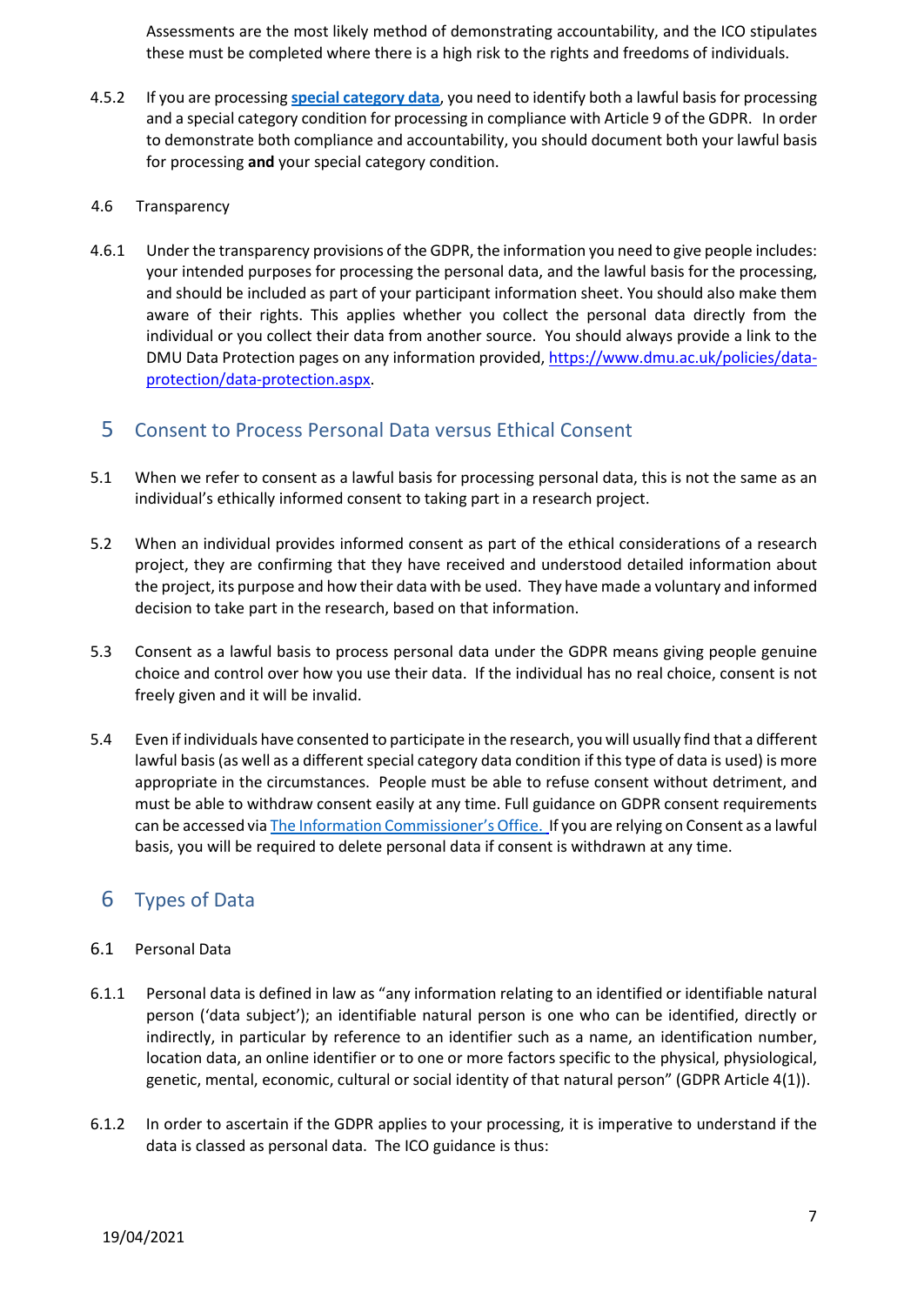- 6.1.2.1 If it is possible to identify an individual directly from the information you are processing, then that information may be personal data.
- 6.1.2.2 If you cannot directly identify an individual from that information, then you need to consider whether the individual is still identifiable. You should take into account the information you are processing together with all the means reasonably likely to be used by either you or any other person to identify that individual [\(What is personal data?\)](https://ico.org.uk/for-organisations/guide-to-data-protection/guide-to-the-general-data-protection-regulation-gdpr/key-definitions/what-is-personal-data/).
- 6.1.2.3 **If personal data can be truly anonymised then the anonymised data is not subject to the GDPR**. As such, it is important to understand what constitutes personal data in order to understand if the data has been anonymised.
- 6.1.2.4 Information about a deceased person does not constitute personal data and therefore is not subject to the GDPR although other legislation will need to be considered.
- 6.1.2.5 Information about companies or public authorities is not personal data. However, information about individuals acting as sole traders, employees, partners and company directors where they are individually identifiable and the information relates to them as an individual may constitute personal data.
- <span id="page-7-0"></span>6.2 Personal Data Identifiers
- 6.2.1 A person can be identified through a single identifier, or a combination of identifiers. The GDPR provides the following as examples of identifiers:
	- $\triangleright$  Name
	- $\triangleright$  Identification number
	- $\triangleright$  Location data and
	- $\triangleright$  An online identifier (including IP address and cookies)
- 6.2.2 Other identifiers may include:
	- $\triangleright$  Physical and psychological factors
	- $\triangleright$  Biometrics
	- $\triangleright$  Genetic
	- $\triangleright$  Mental
	- $\triangleright$  Economic
	- $\triangleright$  Cultural or social identity
- 6.2.2.1 In order to decide if data is classed as personal, a good guide is to ask 'Can I identify an individual directly from this information, or a combination of information available to my organisation?'
- 6.2.2.2 ICO guidance is as follows:
	- $\triangleright$  If, by looking solely at the information you are processing you can distinguish an individual from other individuals, that individual will be identified (or identifiable) and so **this would constitute personal data**.
	- $\triangleright$  You don't have to know someone's name for them to be directly identifiable; a combination of other identifiers may be sufficient to identify the individual.
	- If an individual is directly identifiable from the information, **this may constitute personal data.**
	- $\triangleright$  When considering whether individuals can be identified, you may have to assess the means that could be used by an interested and sufficiently determined person.
- 6.2.2.3 NB: Anyone handling such personal data, as described, is required to identify which lawful basis permits the data's usage.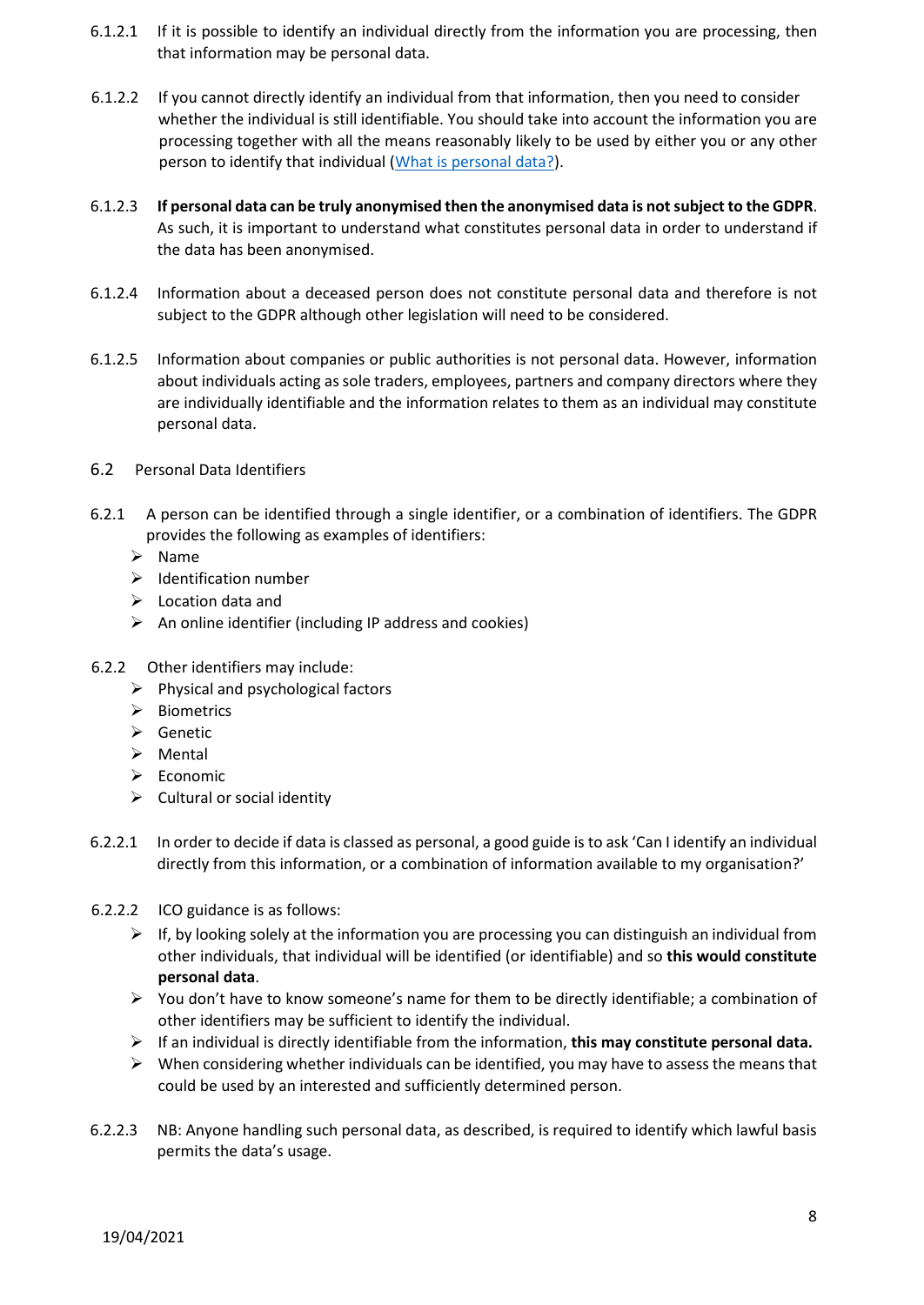#### <span id="page-8-0"></span>6.3 Anonymised Data

6.3.1 Where steps have been taken to reduce how readily individuals can be identified by their personal data, this can affect how much the GDPR impacts the data. **The GDPR does not apply if your research deals only with FULLY ANONYMISED DATA (i.e. there is no way of linking it back to the individual it relates to).**

#### 6.3.2 Recital 26 of the GDPR states that:

*"The principles of data protection should therefore not apply to anonymous information, namely information which does not relate to an identified or identifiable natural person or to personal data rendered anonymous in such a manner that the data subject is not or no longer identifiable. This Regulation does not therefore concern the processing of such anonymous information, including for statistical or research purposes."* 

- 6.3.3 As such FULLY anonymised data is not covered by the GDPR and can therefore be a method of limiting your risk. **Anonymising data wherever possible is therefore encouraged.**
- 6.3.4 **NB:** We must take note that information which DOES NOT contain names, or similar unique identifiers, may STILL NOT be sufficiently anonymous. E.g., biographical details may be sufficient for some individuals to be identifiable within their peer group.
- <span id="page-8-1"></span>6.4 Pseudonymised Data
- 6.4.1 Pseudonymisation is a security measure and not a form of anonymisation. It is a technique that replaces or removes information in a data set that identifies an individual. Where the controller (DMU) holds the key/additional data which would allow identification of individuals, this data which we hold is still identifiable and so is not considered to be anonymised, thus GDPR **would** be applicable. For example, if names were removed from a dataset and replaced with alphanumerical identifiers (e.g. *SubjectA01, Subject A02* etc.), but a separate file was retained linking each name with its number, this would permit the re-association of the data with the specific individuals. Hence, pseudonymisation reduces, but does not remove risk for individuals from data protection incidents.
- 6.4.2 Where a key exists that can reidentify individuals, the data is only ever pseudonymised. The data may be more secure, but if there is still a way to identify individuals from a key, the data would not have been truly anonymised.
- <span id="page-8-2"></span>6.5 Special Category Data
- *6.5.1* Under the Data Protection Act 1998, the term **sensitive personal data** was used. This is now defined as **Special Category Data**. This data requires more protection as it is considered to be more 'sensitive,' and could create more significant risks to a person's fundamental rights and freedoms. Under the GDPR, genetic and some biometric data is now included in the scope of this definition. It does not include information relating to criminal offences and convictions; this is subject to separate safeguards as set out in Article 10 and explained further in the next section.
- 6.5.2 Special Category Data *can* be processed for research purposes as long as it is:
	- $\triangleright$  Necessary for archiving proposes, scientific or historical research purposes or statistical purposes;
	- $\triangleright$  Subject to appropriate safeguards; and  $\triangleright$  In the public interest.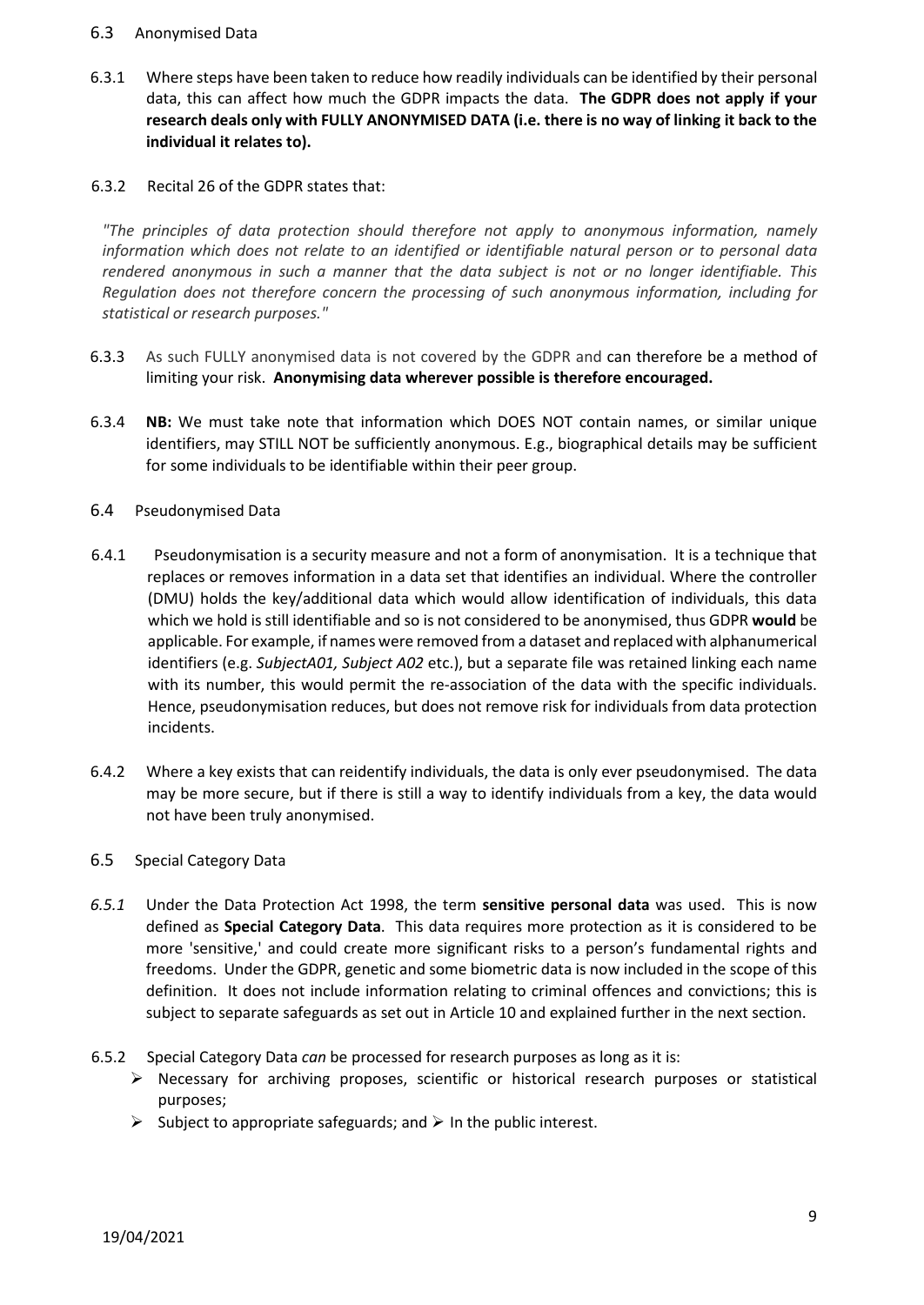- 6.5.3 Special Category Data includes:
	- $\triangleright$  Race;
	- $\triangleright$  Ethnic origin;
	- $\triangleright$  Political or philosophical opinions;
	- $\triangleright$  Religion;
	- $\triangleright$  Trade union membership;
	- **▶** Genetics;
	- $\triangleright$  Biometrics (where used for ID purposes);
	- $\blacktriangleright$  Health;
	- $\triangleright$  Sex life; or
	- $\triangleright$  Sexual orientation.
- 6.5.4 You must still satisfy the requirement to process special category data in line with Article 6 (as with any other personal data), however, you can only process special category data if you can *additionally* meet one of the specific conditions in Article 9 of the GDPR. Determine your condition for processing special category data before you begin and document this clearly.
- 6.5.5 You must do a **Data Protection Impact Assessment** (DPIA) for any type of processing that is likely to result in a high risk to the rights and freedoms of natural persons This means that you are more likely to need a DPIA for processing special category data. For further information, please see guidance in [Section 9.](#page-15-3)
- <span id="page-9-0"></span>6.6 Conditions for Processing Special Category Data
- 6.6.1 The conditions are listed in Article 9(2) of the GDPR thus:
- 6.6.1.1 the data subject has given explicit consent to the processing of those personal data for one or more specified purposes, except where Union or Member State law provide that the prohibition referred to in paragraph 1 may not be lifted by the data subject;
- 6.6.1.2 processing is necessary for the purposes of carrying out the obligations and exercising specific rights of the controller or of the data subject in the field of employment and social security and social protection law in so far as it is authorised by Union or Member State law or a collective agreement pursuant to Member State law providing for appropriate safeguards for the fundamental rights and the interests of the data subject;
- 6.6.1.3 processing is necessary to protect the vital interests of the data subject or of another natural person where the data subject is physically or legally incapable of giving consent;
- 6.6.1.4 processing is carried out in the course of its legitimate activities with appropriate safeguards by a foundation, association or any other not-for-profit body with a political, philosophical, religious or trade union aim and on condition that the processing relates solely to the members or to former members of the body or to persons who have regular contact with it in connection with its purposes and that the personal data are not disclosed outside that body without the consent of the data subjects;
- 6.6.1.5 processing relates to personal data which are manifestly made public by the data subject;
- 6.6.1.6 processing is necessary for the establishment, exercise or defence of legal claims or whenever courts are acting in their judicial capacity;
- 6.6.1.7 processing is necessary for reasons of substantial public interest, on the basis of Union or Member State law which shall be proportionate to the aim pursued, respect the essence of the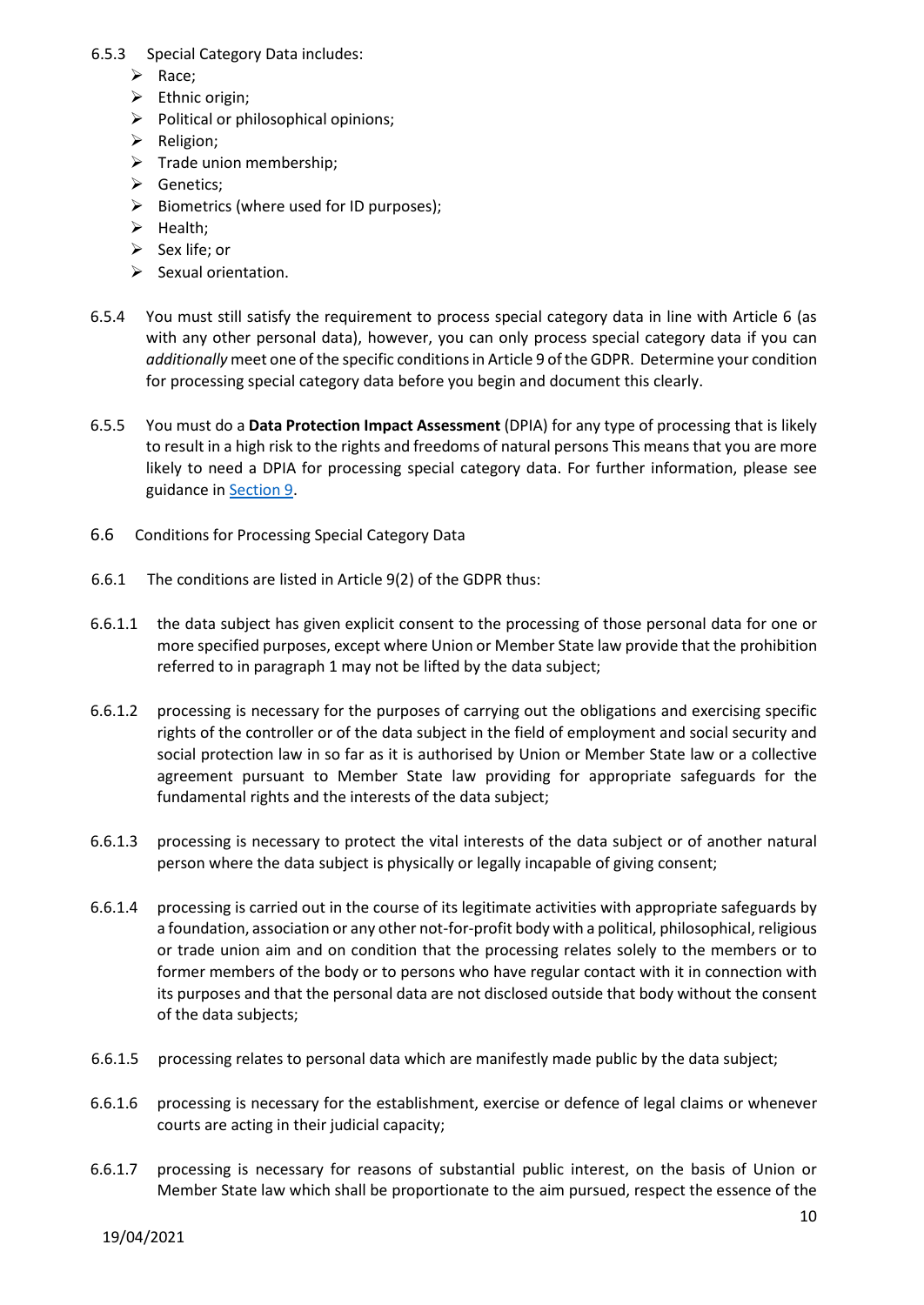right to data protection and provide for suitable and specific measures to safeguard the fundamental rights and the interests of the data subject;

- 6.6.1.8 processing is necessary for the purposes of preventive or occupational medicine, for the assessment of the working capacity of the employee, medical diagnosis, the provision of health or social care or treatment or the management of health or social care systems and services on the basis of Union or Member State law or pursuant to contract with a health professional and subject to the conditions and safeguards referred to in paragraph 3;
- 6.6.1.9 processing is necessary for reasons of public interest in the area of public health, such as protecting against serious cross-border threats to health or ensuring high standards of quality and safety of health care and of medicinal products or medical devices, on the basis of Union or Member State law which provides for suitable and specific measures to safeguard the rights and freedoms of the data subject, in particular professional secrecy;
- 6.6.1.10 processing is necessary for archiving purposes in the public interest, scientific or historical research purposes or statistical purposes in accordance with Article 89(1) based on Union or Member State law which shall be proportionate to the aim pursued, respect the essence of the right to data protection and provide for suitable and specific measures to safeguard the fundamental rights and the interests of the data subject.
- 6.6.2 It should be noted that in some of the above cases, reference to specific sections of the Data Protection Act 2018 will be required, in particular but not exclusively condition G. If in doubt please contact the Information Governance Team.
- 6.6.3 Non-commercial research conducted at DMU is done in the public interest, therefore, where our research involves special category data, we will rely on one of the public interest lawful bases to process special category data, in addition to the lawful basis of 'public task' for general processing. (Commercial research would be classed differently and will likely require a different legal basis for processing. Legitimate Interest may be more appropriate. The Information Governance Team can advise the best legal basis in these instances<sup>[3](#page-10-1)</sup>).
- <span id="page-10-0"></span>6.7 Criminal Offence Data
- 6.7.1 What is criminal offence data? This covers a wide range of information about: criminal activity; allegations; investigations and proceedings.
- 6.7.2 It includes not just data which is obviously about a specific criminal conviction or trial, but also any other personal data relating to criminal convictions and offences, including: unproven allegations; information relating to the absence of convictions and personal data of victims and witnesses of crimes.
- 6.7.3 It also covers a wide range of related security measures, including persona; data about penalties; conditions or restrictions placed on an individual as part of the criminal justice process; or civil measures which may lead to a criminal penalty if not adhered to.
- 6.7.4 The GDPR rules for sensitive (special category) data do not apply to information about criminal allegations, proceedings or convictions. To process personal data about criminal convictions or offences, you must have both a lawful basis under Article 6 and either legal authority or official authority for the processing under Article 10.

<span id="page-10-1"></span><sup>&</sup>lt;sup>3</sup> For more detailed guidance see **Special category data** | ICO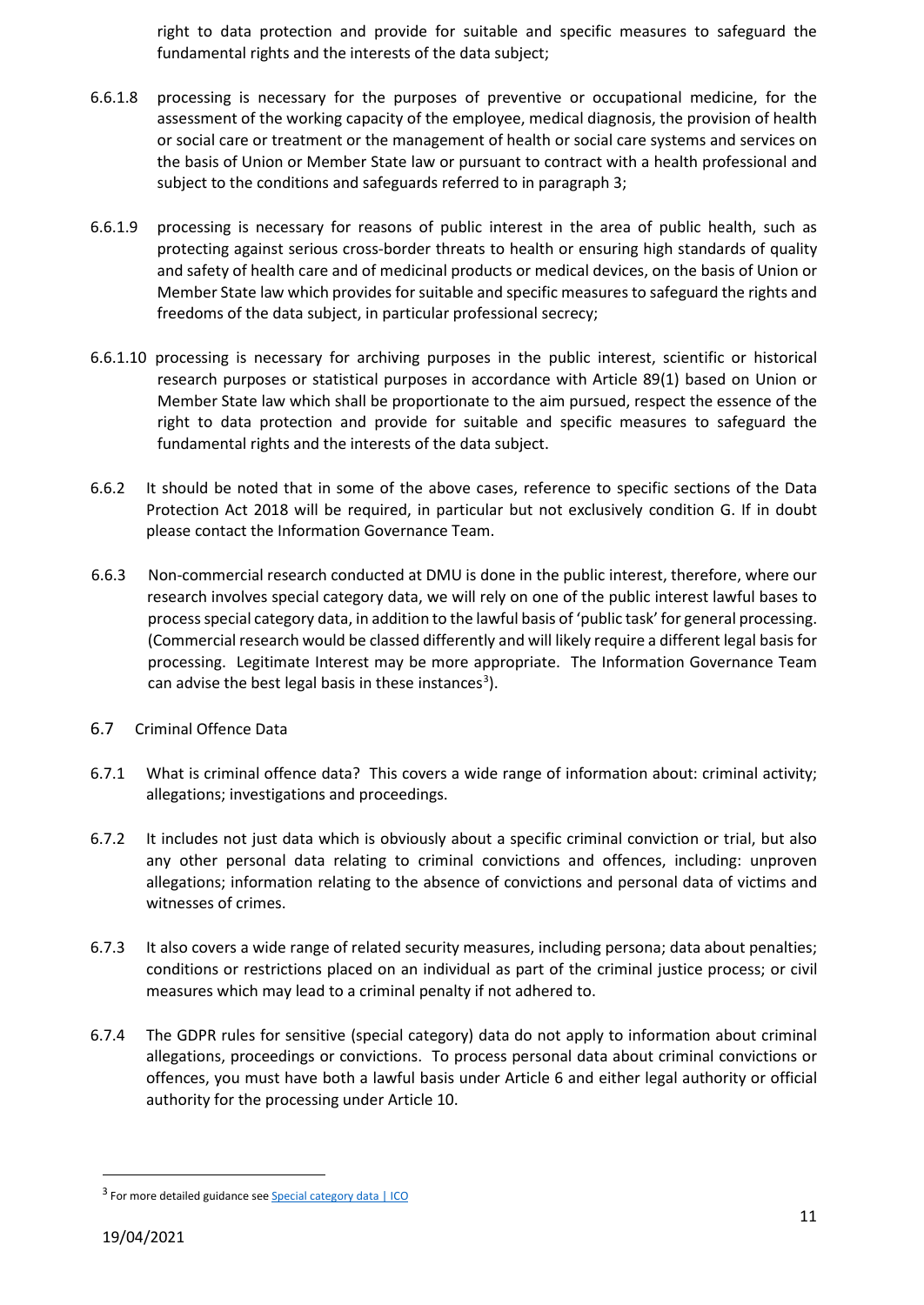- 6.7.5 Article 10 applies to personal data relating to criminal convictions and offences, or related security measures. Criminal offence data includes the type of data about criminal allegations, proceedings or convictions that would have been sensitive personal data under the 1998 Act, but also extends to personal data linked to related security measures.
- 6.7.6 Article 10 states: "Processing of personal data relating to criminal convictions and offences or related security measures based on Article 6(1) shall be carried out only under the control of official authority or when the processing is authorised by Union or Member State law providing for appropriate safeguards for the rights and freedoms of data subjects. Any comprehensive register of criminal convictions shall be kept only under the control of official authority."
- 6.7.7 This means you must either:
	- $\triangleright$  process the data in an official capacity; or
	- $\triangleright$  meet a specific condition in Schedule 1 of the Data Protection Act 2018, and comply with the additional safeguards set out in that Act
- 6.7.8 Even if you have a condition, as per Article 9 (2) (section 6.6.1 above) for processing offence data, you can only keep a comprehensive register of criminal convictions *if* you are doing so in an official capacity. You should always seek advice from the [Information Governance Team](#page-15-2) if you are considering processing criminal offence data**[4](#page-11-1)** .
- 6.7.9 You must complete a **Data Protection Impact Assessment** (DPIA) for any type of processing which is likely to be high risk. You must therefore be aware of the risks of processing criminal offence data. See [Section 1](#page-15-3)0 for full details regarding DPIAs.
- 6.7.10 When intending to process criminal data, you should always contact the Information [Governance Team.](#page-15-2) This is a more specialised area and advice should always be taken. Both the risks in processing criminal data and the repercussions of incorrect processing are higher.
- <span id="page-11-0"></span>6.8 Processing Children's Data<sup>[5](#page-11-2)</sup>
- 6.8.1 In the UK, a child is considered to be anyone under the age of 18 (in line with the UN Convention on the Rights of the Child), and the GDPR explicitly states that children's personal data requires particular protection when you are collecting and processing their personal data because children may be less aware of the risks involved. Importantly children have the same rights as adults over their personal data, including the rights to access their personal data; request rectification; object to processing and have their personal data erased.
- 6.8.2 The GDPR contains provisions intended to enhance the protection of children's personal data and to ensure that children are addressed in a plain clear language that they can understand. Transparency and accountability are important where children's data is concerned and this is especially relevant when they are accessing online services. However, in all circumstances you need to carefully consider the level of protection you are giving that data.
- 6.8.3 If you process children's personal data then you should think about the need to protect them from the outset, and design your systems and processes with this in mind. Compliance with the data protection principles and in particular fairness should be central to all your processing of children's personal data. You need to have a lawful basis for processing a child's personal data. Consent is

<span id="page-11-1"></span> <sup>4</sup> For further guidance regarding Schedule 1 of the DPA 2018 see

[Data Protection Act 2018 \(legislation.gov.uk\)](https://www.legislation.gov.uk/ukpga/2018/12/schedule/1/enacted)

<span id="page-11-2"></span><sup>&</sup>lt;sup>5</sup> Guidance as stipulated by the Information Commissioner's Office document *'Children and the GDPR'*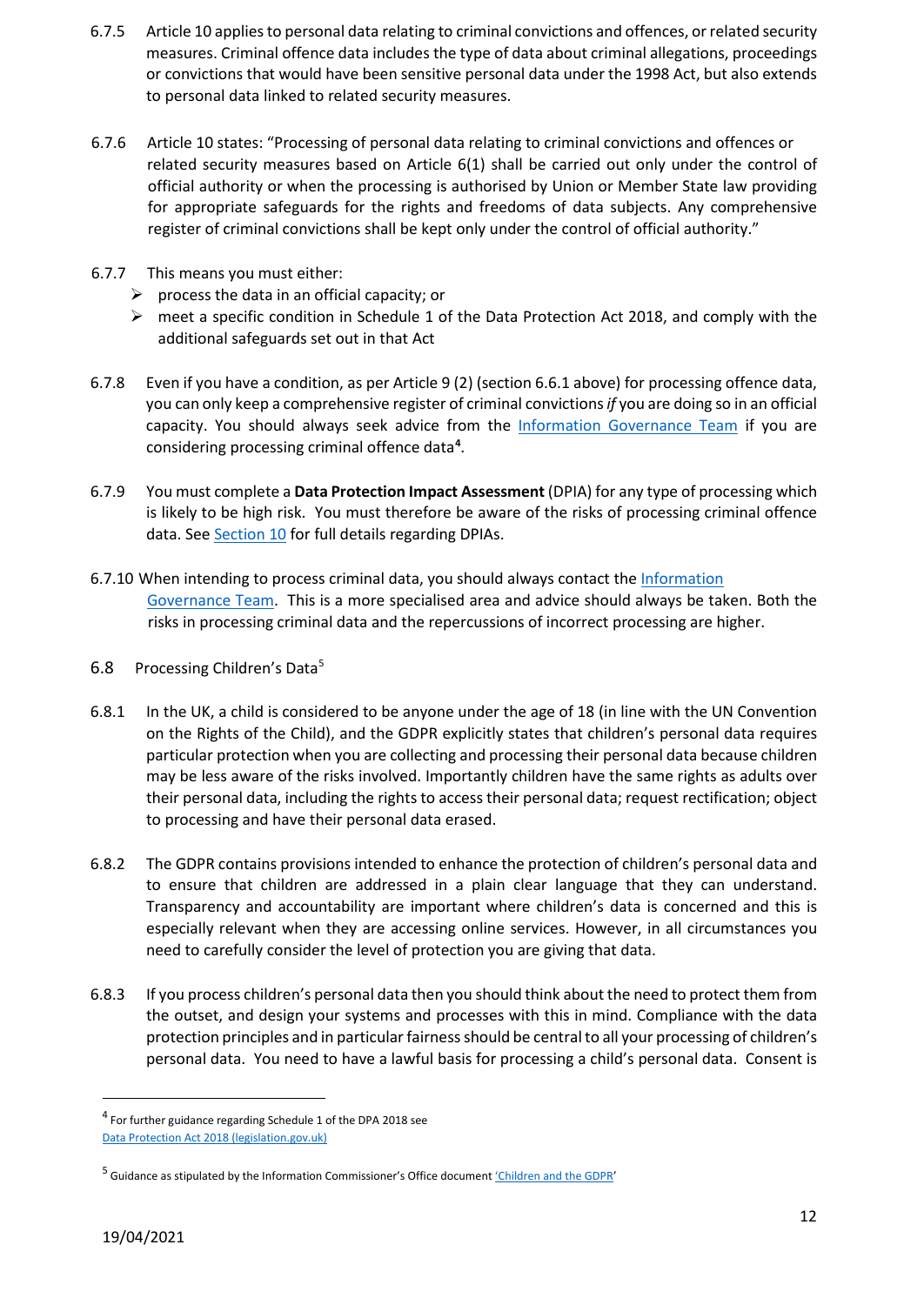one possible lawful basis for processing, but it is not the only option. Sometimes using an alternative basis is more appropriate and provides better protection for the child.

6.8.4 If you are relying on consent as your lawful basis for processing personal data when offering an online service (such as websites, apps, social media, search engines, online marketplaces and online content services such as on-demand music, gaming and video services and downloads) directly to a child, in the UK only children aged 13 or over are able to provide their own consent (as set out in the Data Protection Act, 2018). For children under this age you need to get consent from whoever holds parental responsibility for the child<sup>[6](#page-12-3)</sup>.

# <span id="page-12-0"></span>7 GDPR Safeguards (Protection for Participants)

- <span id="page-12-1"></span>7.1 General Safeguards
- 7.1.1 GDPR safeguards align with the principles of conducting ethical research and are protection for participants. They include:
	- $\triangleright$  Not causing substantial damage or distress to research participants (this should be addressed in the ethics application);
	- $\triangleright$  Not making decisions or measures that affect individuals on the basis of personal data (this is not likely to be relevant for the majority of research). There is an exception to this for ethically approved medical research;
	- $\triangleright$  Respecting the principle of data minimisation, i.e. processing personal data that's adequate (sufficient to fulfil the research purpose), relevant and limited to what is necessary;
	- $\triangleright$  Anonymising or pseudonymising, where possible;
	- $\triangleright$  Understanding the importance of privacy, confidentiality and security (working to DMU codes of conduct, IT policies and technical standards will aid this);
	- $\triangleright$  Meeting a separate public interest task for processing special categories of personal data over and above using '*task in the public interest'* as the lawful basis, such as peer review from a public funder or research ethics committee approval.
- <span id="page-12-2"></span>7.2 Individual Rights
- 7.2.1 The GDPR provides the following rights for individuals:
	- $\triangleright$  The right to be informed this covers some of the key transparency requirements of the GDPR. It is about providing individuals with clear and concise information about what you do with their personal data.
	- **The right of access** commonly referred to as subject access, which gives individuals the right to obtain a copy of their personal data as well as other supplementary information. It helps individuals to understand how and why you are using their data, and check you are doing it lawfully.
	- $\triangleright$  The right to rectification individuals have the right to have inaccurate personal data rectified. An individual may also be able to have incomplete personal data completed – although this will depend on the purposes for the processing. This right has close links to the accuracy principle. However, although you may have already taken steps to ensure that the personal data was accurate when you obtained it, this right imposes a specific obligation to reconsider the accuracy upon request.
	- **The right to erasure** individuals have the right to have personal data erased. This is also known as the 'right to be forgotten'. The right is not absolute and only applies in certain circumstances.

<span id="page-12-3"></span><sup>&</sup>lt;sup>6</sup> For full guidance see IC[O Children and the UK GDPR | ICO](https://ico.org.uk/for-organisations/guide-to-data-protection/guide-to-the-general-data-protection-regulation-gdpr/children-and-the-uk-gdpr/)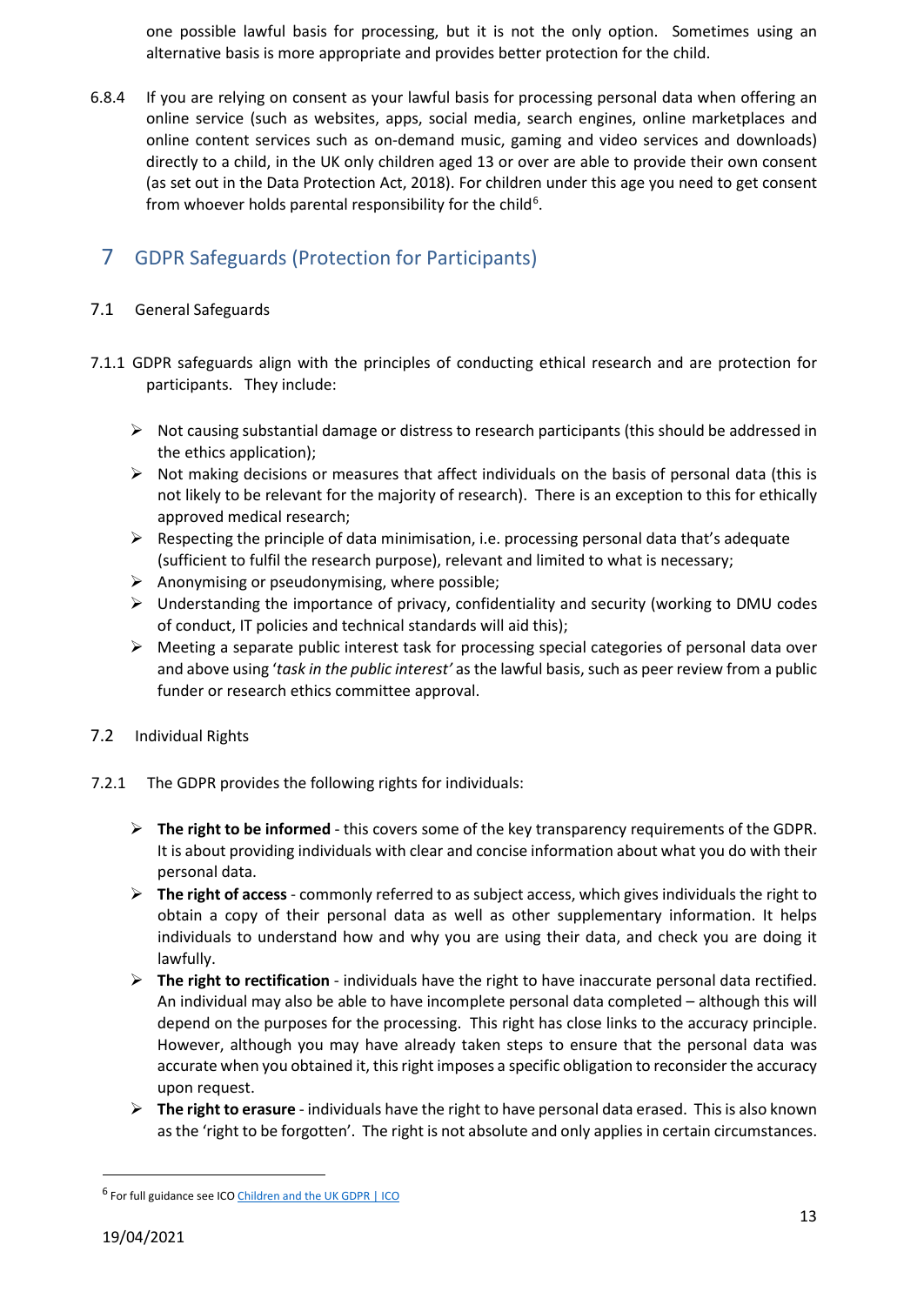- $\triangleright$  The right to restrict processing individuals have the right to restrict the processing of their personal data in certain circumstances. This means that an individual can limit the way that an organisation uses their data. This is an alternative to requesting the erasure of their data. Individuals have the right to restrict the processing of their personal data where they have a particular reason for wanting the restriction. This may be because they have issues with the content of the information you hold or how you have processed their data. In most cases you will not be required to restrict an individual's personal data indefinitely, but will need to have the restriction in place for a certain period of time.
- $\triangleright$  The right to data portability gives individuals the right to receive personal data they have provided to a controller in a structured, commonly used and machine-readable format. It also gives them the right to request that a controller transmits this data directly to another controller.
- **The right to object** the GDPR gives individuals the right to object to the processing of their personal data. This effectively allows individuals to ask you to stop processing their personal data. The right to object only applies in certain circumstances. Whether it applies depends on your purposes for processing and your lawful basis for processing.
- **Rights in relation to automated decision making and profiling** profiling is now specifically defined in the GDPR. Solely automated individual decision-making, including profiling with legal or similarly significant effects is restricted. There are three grounds for this type of processing that lift the restriction. Where one of these grounds applies, you must introduce additional safeguards to protect data subjects. These work in a similar way to existing rights under the 1998 Data Protection Act. The GDPR requires you to give individuals specific information about automated individual decision-making, including profiling. There are additional restrictions on using special category and children's personal data<sup>[7](#page-13-1)</sup>.

# <span id="page-13-0"></span>8 International Transfers of Data

- 8.1 There are different requirements relating to the transfer of personal data between countries and this has been complicated by the UK leaving the EU. This guidance reflects current practice as of 14 January 2021, but please note the situation is likely to change, one way or another, by the beginning of June 2021 at the latest.
- 8.2 Transfers from the UK to the EEA (and adequate countries): So long as the processing has a lawful basis, and adheres to the principles, data can be transferred from the UK to EEA, and countries deemed [adequate](https://ec.europa.eu/info/law/law-topic/data-protection/international-dimension-data-protection/adequacy-decisions_en) [b](https://ec.europa.eu/info/law/law-topic/data-protection/international-dimension-data-protection/adequacy-decisions_en)y the EEA, without the need for additional safeguards.
- 8.3 Transfers from the UK to Third Countries: Most transfers of personal data to Third Countries (countries not deemed adequate by the UK government) can only take place if the transfer is covered by appropriate safeguards. It is recommended you always seek advice from the Information Governance Team if you are planning to transfer personal data to a third country. The main safeguards are as follows:
- 8.3.1 Binding Corporate Rules (BCRs):
	- $\triangleright$  You can make a restricted transfer within an international organisation if both you and the receiver have signed up to approved BCRs. UK BCRs are approved by the Information Commissioner. BCRs are intended for use by multinational corporate groups, groups of undertakings or a group of enterprises engaged in a joint economic activity such as franchises, joint ventures or professional partnerships.

<span id="page-13-1"></span> $7$  Further full guidance is available at either Individual rights  $11C0$  or [guide-to-the-general-data-protection-regulation-gdpr-1-0.pdf \(publishing.service.gov.uk\)](https://assets.publishing.service.gov.uk/government/uploads/system/uploads/attachment_data/file/711097/guide-to-the-general-data-protection-regulation-gdpr-1-0.pdf) (Page 52 Individual Rights)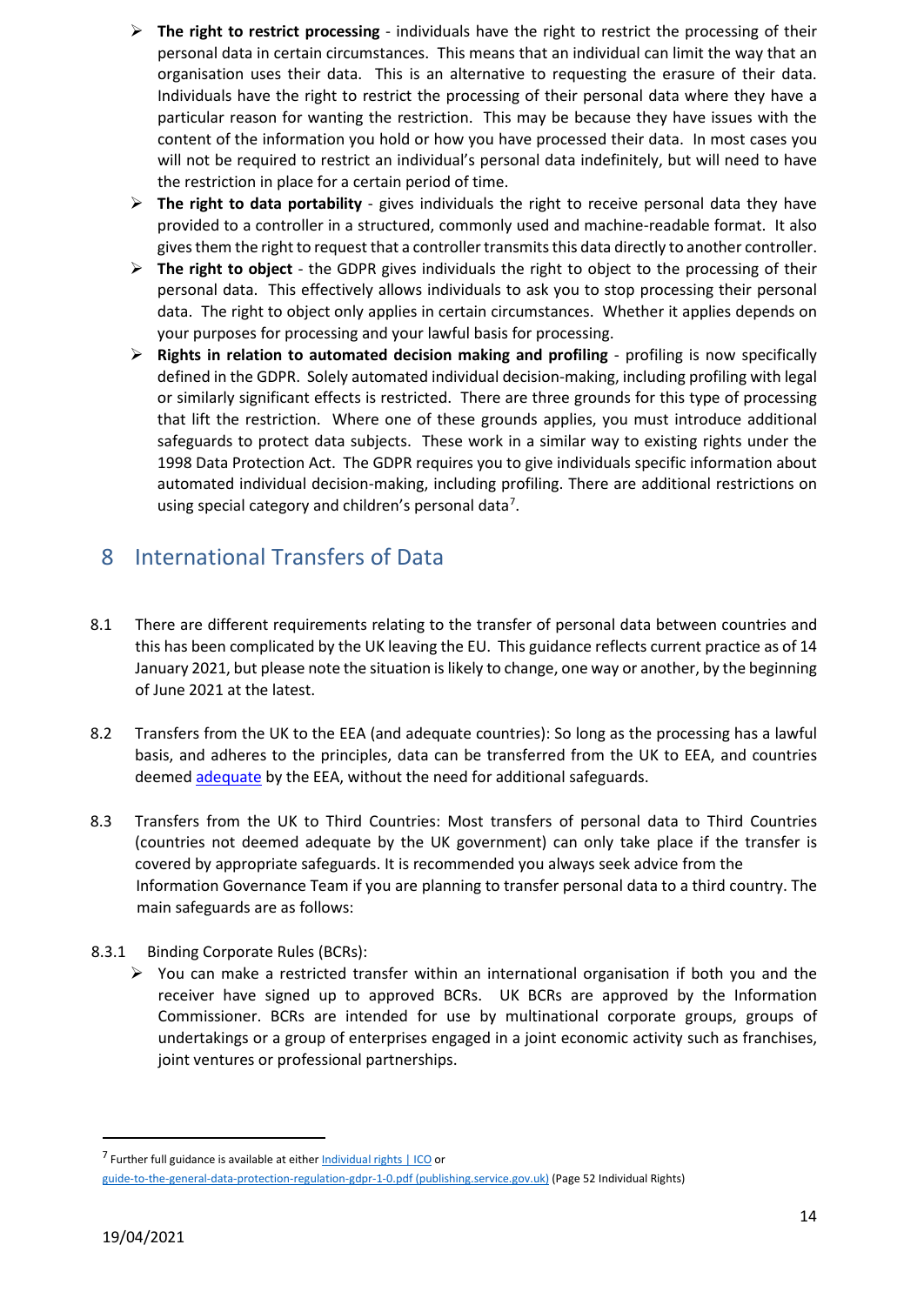- 8.3.2 Standard Contractual Clauses:
	- $\triangleright$  You can make a restricted transfer if you and the receiver have entered into a contract incorporating standard data protection clauses recognised or issued in accordance with the UK data protection regime. These are known as 'standard contractual clauses' ('SCCs 'or 'model clauses').
	- $\triangleright$  The SCCs contain contractual obligations on you (the data exporter) and the receiver (the data importer), and rights for the individuals whose personal data is transferred. Individuals can directly enforce those rights against the data importer and data exporter.
- 8.3.3 In addition to the above safeguards the Data Protection Act 2018, mirroring the GDPR, contains exceptions that can be used. Some examples of exceptions are listed below, but again it is recommended that you contact th[e Information Governance Team](#page-15-2) for guidance, as these are not as straightforward as they might appear.
	- $\triangleright$  Explicit consent of the Data Subject (s)
	- $\triangleright$  Transfer is necessary for the performance of a contract  $\triangleright$  Vital Interests
	- $\triangleright$  Make or defend a legal claim
	- $\triangleright$  Compelling legitimate interests
- 8.4 Transfers from the EEA to the UK
- 8.4.1 Technically from the perspective of the EU the UK became a Third Country as of  $1<sup>st</sup>$  January 2021 because we had left the EEA and we do not have an adequacy decision. As such transfers of data from the EEA to the UK would have required the same safeguards that UK transfers to Third Countries require, as above.
- 8.4.2 However, whilst the EU-UK Trade and Cooperation Agreement announced on the 24th December 2020 does not include an adequacy decision for the UK, it does define a further transition period of up to six months to enable the European Commission to complete its adequacy assessment of the UK's data protection laws. During this transition period personal data can continue to be exported from the EU to the UK without need for further safeguards.
- 8.4.3 The transition period begins on January  $1<sup>st</sup>$  2021 and will end either:
- 8.4.3.1 When an adequacy decision in relation to the UK is adopted by the European Commission;
- 8.4.3.2 Four months after the Specified Period begins (presumably 1st May), unless either the EU or the UK objects.
- 8.4.4 The EU may end the Specified Period early if the UK makes changes to its data protection legal framework.
- 8.4.5 The Information Commissioner's Office suggests it would be a sensible precaution for businesses to work with EU and EEA organisations who transfer personal data to them, to put in place alternative transfer mechanisms, to safeguard against any interruption to the free flow of EU to UK personal data, or in the event that an adequacy decision is not agreed before the end of the transition period.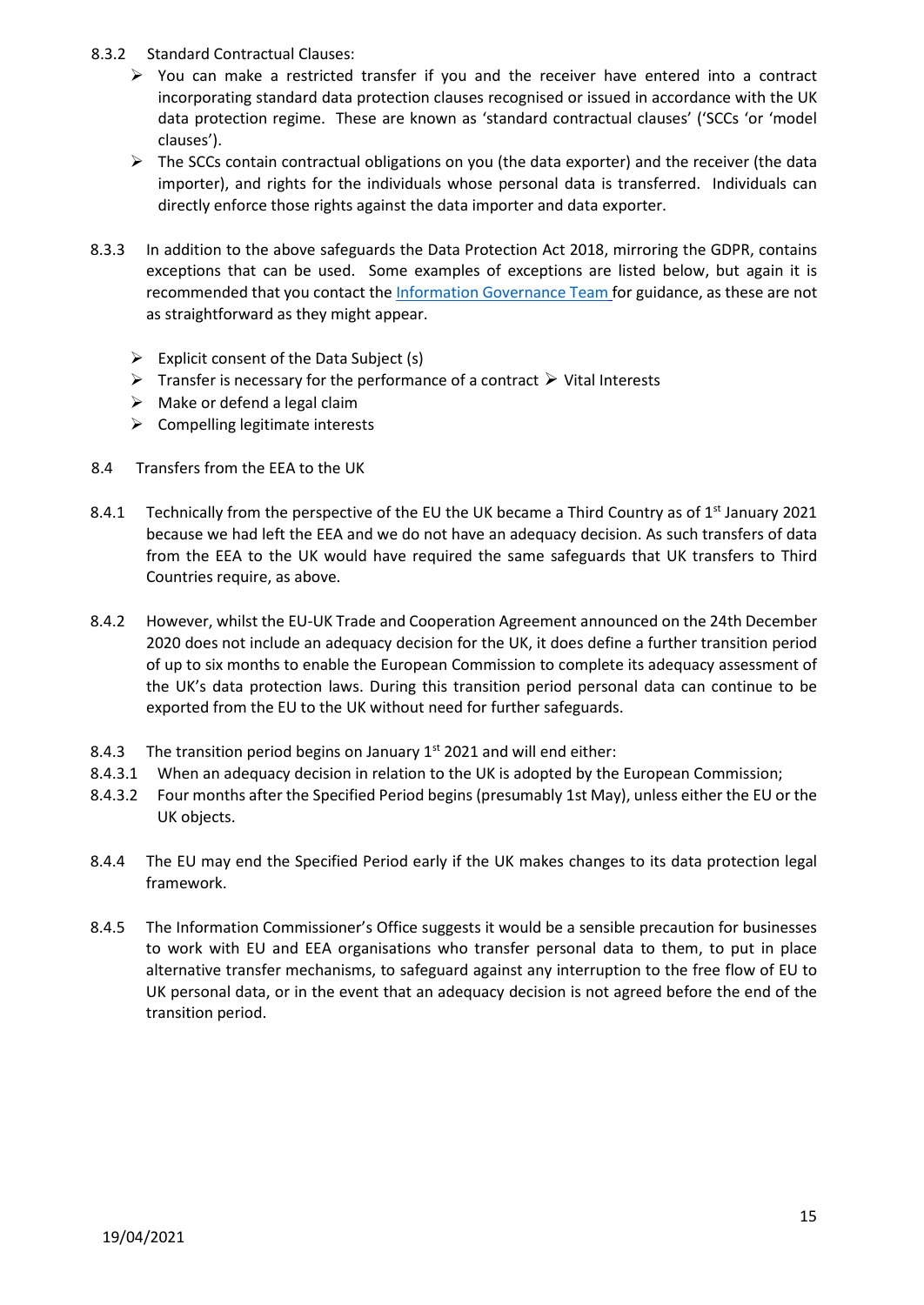# <span id="page-15-0"></span>9 Responsibilities for Data Governance

#### <span id="page-15-1"></span>9.1 Privacy Notices

9.1.1 Ou[r online privacy notice](https://www.dmu.ac.uk/policies/data-protection/data-protection.aspx) sets out information in relation to the privacy, rights and data protection guidelines/policies at DMU. The page advices how DMU uses personal information and how it is processed.

#### <span id="page-15-2"></span>9.2 Key Contacts

9.2.1 The first point of contact for any data protection query should be your line manager. If the query needs further clarification or escalation, the line manager will contact the GDPR Lead for their directorate/faculty.

#### 9.2.2 **Information Governance Team**

- > Information Governance Team[: dataprotection@dmu.ac.uk](mailto:dataprotection@dmu.ac.uk)
- > Information Governance Manager: [Paul Starkey](mailto:paul.starkey@dmu.ac.uk)
- Information Governance Officer: [Michael Davies](mailto:michael.davies@dmu.ac.uk)
- > IT Governance and Security Manager (located in ITMS)[: Danny Simon](mailto:danny.simon@dmu.ac.uk)
- 9.2.3 There is also a **Data Protection Officer,** which is a statutory role, and which, due to its regulatory nature, sits independently outside of the Information Governance Team, but working alongside it on matters relating to data protection. The Data Protection Officer is responsible for overseeing data protection compliance for the university, with a particular role as the interface between supervisory authorities and the organisation.
	- **Data Protection Officer:** David Parkes
	- **Deputy Data Protection Officer:** Jon Hill
	- **Email[: dpo@dmu.ac.uk](mailto:dpo@dmu.ac.uk)**
- 9.2.4 **GDPR Leads -** The role of a General Data Protection Regulation (GDPR) Lead is to take an active role in enabling DMU to be and remain GDPR compliant. The GDPR Leads coordinate individual business areas' GDPR audit responses, and act as the primary GDPR contact for staff within their domain. A list of current GDPR leads can be foun[d here](https://demontfortuniversity.sharepoint.com/sites/DMUHome/org/ITMS/Pages/contacts.aspx)**[.](https://demontfortuniversity.sharepoint.com/sites/DMUHome/org/ITMS/Pages/contacts.aspx)**

# <span id="page-15-3"></span>10 Data Protection Impact Assessments (DPIAs)

- 10.1 A Data Protection Assessment (DPIA) is a form of risk assessment. It is a way to help you identify and minimise the data protection risks of a research project, and identify the measures necessary to protect the privacy rights of your data subjects. The seven data protection principles set out in the GDPR form the basis of the DPIA and it can be used as a tool for demonstrating the GDPR principle of accountability and ensures privacy is by design and default.
- 10.2 A DPIA should be considered for any research project involving the processing of personal data and where it is likely to result in a high risk to the rights and freedoms of your data subjects, irrespective of any special category status. It is essential that you build data protection into your research project and by completing the DPIA at an early stage in the lifecycle of the research project, you are ensuring not only protection for your data subjects, but are maintaining transparency and accountability. Should you make any amendments to the research at a later date, you must re-visit the DPIA accordingly.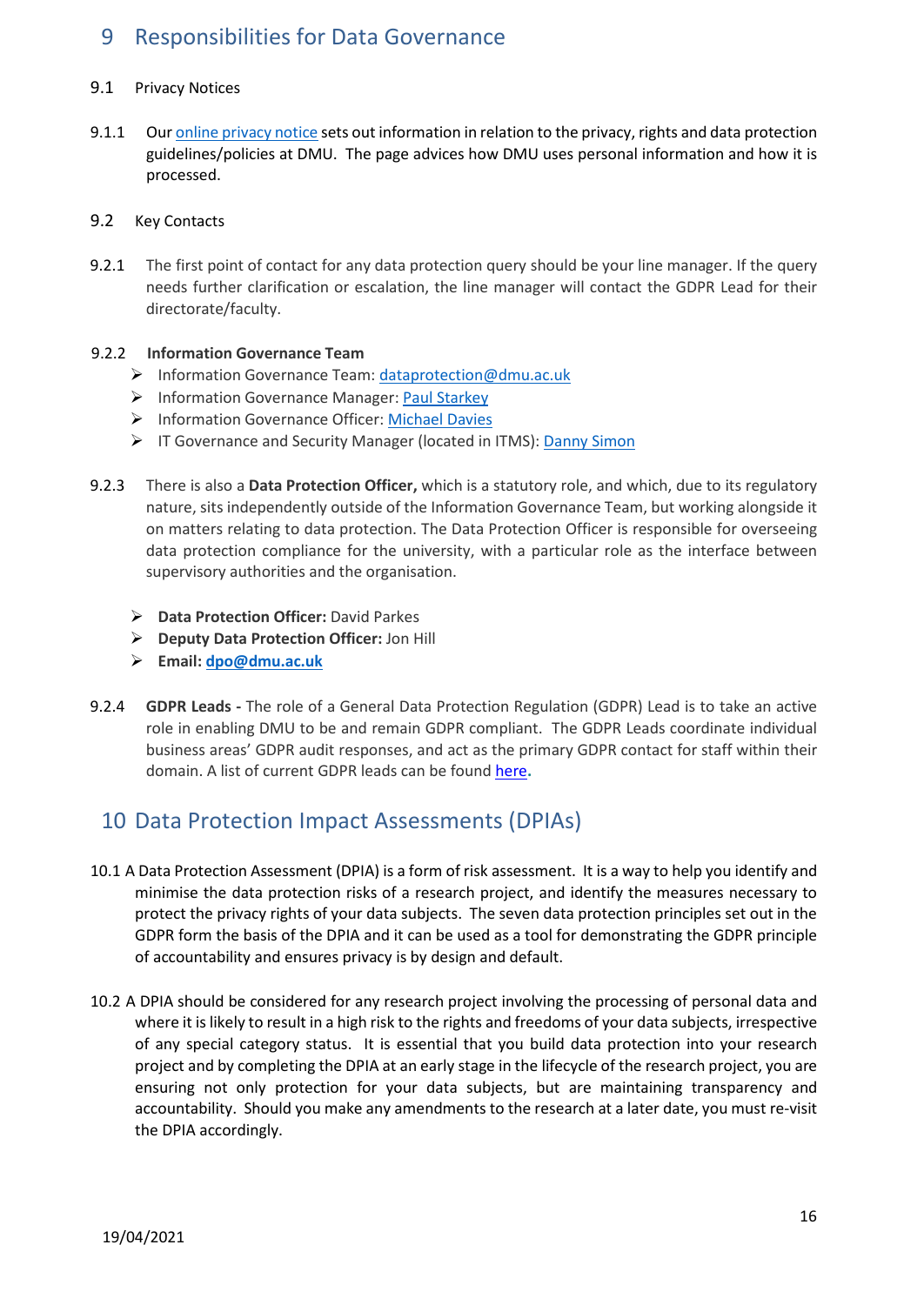- 10.3 Having established your legal basis for processing the personal data, this will be recorded as part of the DPIA process alongside documentation in your ethics application.
- 10.4 Your DPIA must:
	- $\triangleright$  describe the nature, scope, context and purposes of the processing;
	- $\triangleright$  assess necessity, proportionality and compliance measures;
	- $\triangleright$  identify and assess risks to individuals; and
	- $\triangleright$  identify any additional measures to mitigate those risks.
- 10.5 A good DPIA helps you to evidence that:
	- $\triangleright$  you have considered the risks related to your intended processing; and  $\triangleright$  you have met your broader data protection obligations.
- 10.6 To assess the level of risk, a DPIA must consider both the likelihood and the severity of any impact on individuals.
- 10.7 A DPIA does not have to indicate that all risks have been eradicated. But it should help you document them and assess whether or not any remaining risks are justified.
- 10.8 A DPIA screening checklist and template are available on the DMU Intranet, along with our full DPIA guidance document [Data Protection Impact Assessment \(DPIA\) \(sharepoint.com\)](https://demontfortuniversity.sharepoint.com/sites/DMUHome/org/ITMS/Pages/DPIA.aspx)

# <span id="page-16-0"></span>11 Exemptions

- 11.1 There are some occasions where the Data Protection Act 2018 (DPA 2018) provides exemptions from certain GDPR provisions. If an exemption applies, you may not have to comply with all of the usual rights and obligations.
- 11.2 The exemptions in the DPA 2018 can relieve you of some of your obligations for such things as:  $\triangleright$ The right to be informed;
	- $\triangleright$  The right of access;
	- $\triangleright$  Dealing with other individual rights;  $\triangleright$  Reporting personal data breaches; and  $\triangleright$  Complying with the principles.
- 11.3 Whether or not you can rely on an exemption generally depends on your purposes for processing personal data.
- 11.4 Some exemptions apply simply because you have a particular purpose. But others only apply to the extent that complying with the GDPR would:
	- be likely to *prejudice* your purpose (e.g. have a damaging or detrimental effect on what you are doing); or
	- *prevent* or *seriously impair* you from processing personal data in a way that is *required* or *necessary* for your purpose.
- 11.5 *Exemptions should not routinely be relied upon or applied in a blanket fashion*.
- 11.6 If an exemption does apply, sometimes you will be obliged to rely on it (for instance, if complying with GDPR would break another law), but sometimes you can choose whether or not to rely on it.
- 11.7 In line with the accountability principle, you should justify and document your reasons for relying on an exemption so you can demonstrate your compliance.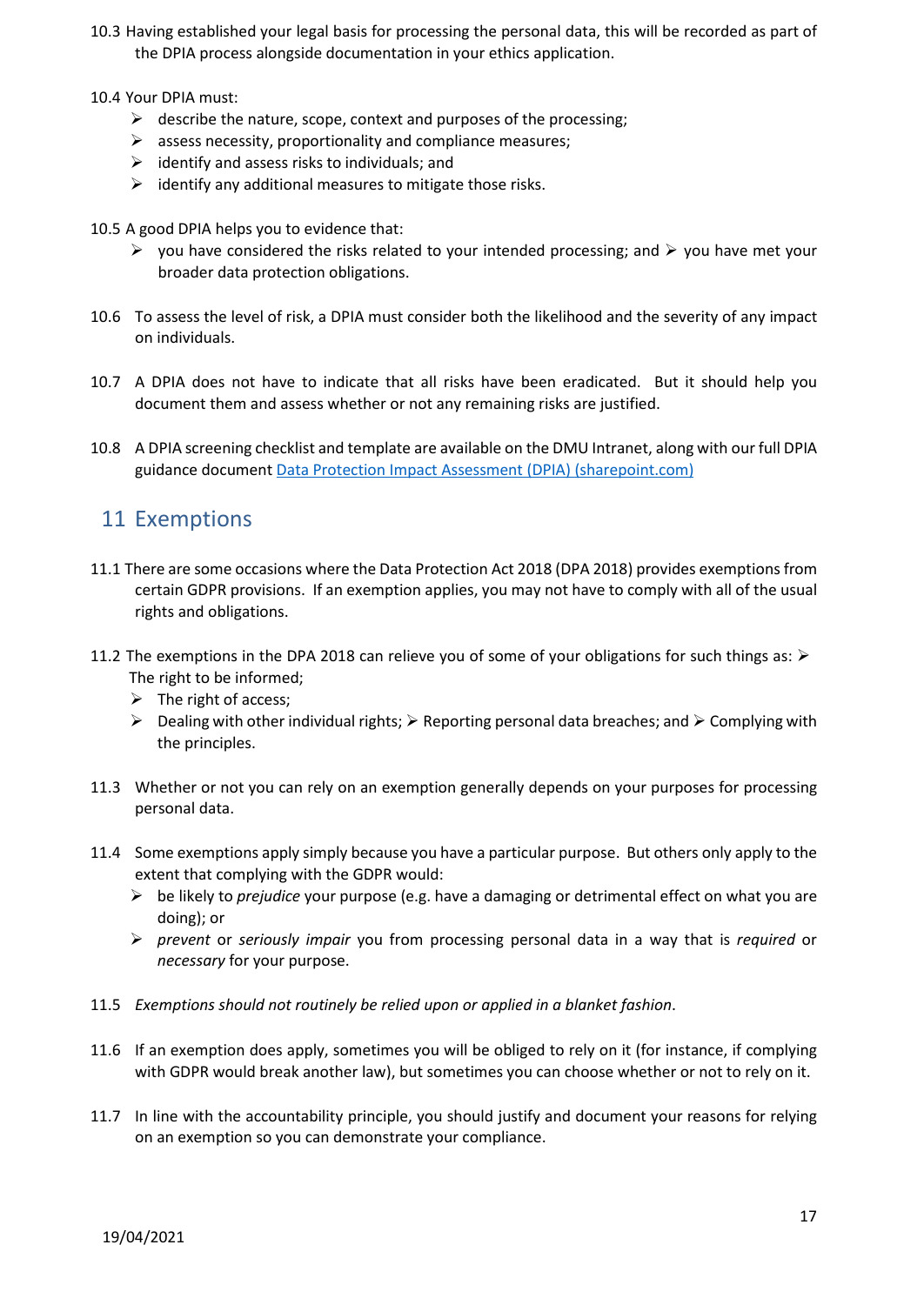- 11.8 If you cannot identify an exemption that covers what you are doing with personal data, you must comply with the GDPR as normal.
- 11.9 There are various exemptions available (see [ICO Guidance\)](https://ico.org.uk/for-organisations/guide-to-data-protection/guide-to-the-general-data-protection-regulation-gdpr/exemptions/) however, for the purpose of this guidance, the most relevant are those included for research and statistics. Use of exemptions should always be reviewed by th[e Information Governance Team](#page-15-2)

# <span id="page-17-0"></span>12 Data Retention

- 12.1 Potential research participants should be made aware of your plans to store their data after the study has ended (usually during the consent process). This should include how long data will be kept, who will be responsible for it, what measures will be taken to protect confidentiality, and whether there are any intentions to share data with others, etc.
- 12.2 In line with the **storage limitation** principle of the GDPR, DMU has a [Research Records Retention](https://www.dmu.ac.uk/about-dmu/quality-management-and-policy/records-management/records-management.aspx)  [Policy](https://www.dmu.ac.uk/about-dmu/quality-management-and-policy/records-management/records-management.aspx) that you should refer to regarding the creation, maintenance and disposal of research records. Although it applies primarily to funded projects, it is good practice to follow the principles outlined in relation to the conduct of any research. The GDPR sets out that:
	- $\triangleright$  You must not keep personal data for longer than you need it.
	- $\triangleright$  You need to think about and be able to justify how long you keep personal data. This will depend on your purposes for holding the data.
	- $\triangleright$  You should periodically review the data you hold, and erase or anonymise it when you no longer need it.
	- $\triangleright$  You must carefully consider any challenges to your retention of data. Individuals have a right to erasure if you no longer need the data.
	- $\triangleright$  You can keep personal data for longer if you are only keeping it for public interest archiving, scientific or historical research, or statistical purposes.
- 12.3 However, you will need to be mindful that with NHS related research or funded research, data will need to retained in line with NHS/ funder requirements, for example the MRC have various levels of retention periods, depending on the type of study. So, it is important to refer to your research council or funder guidelines.